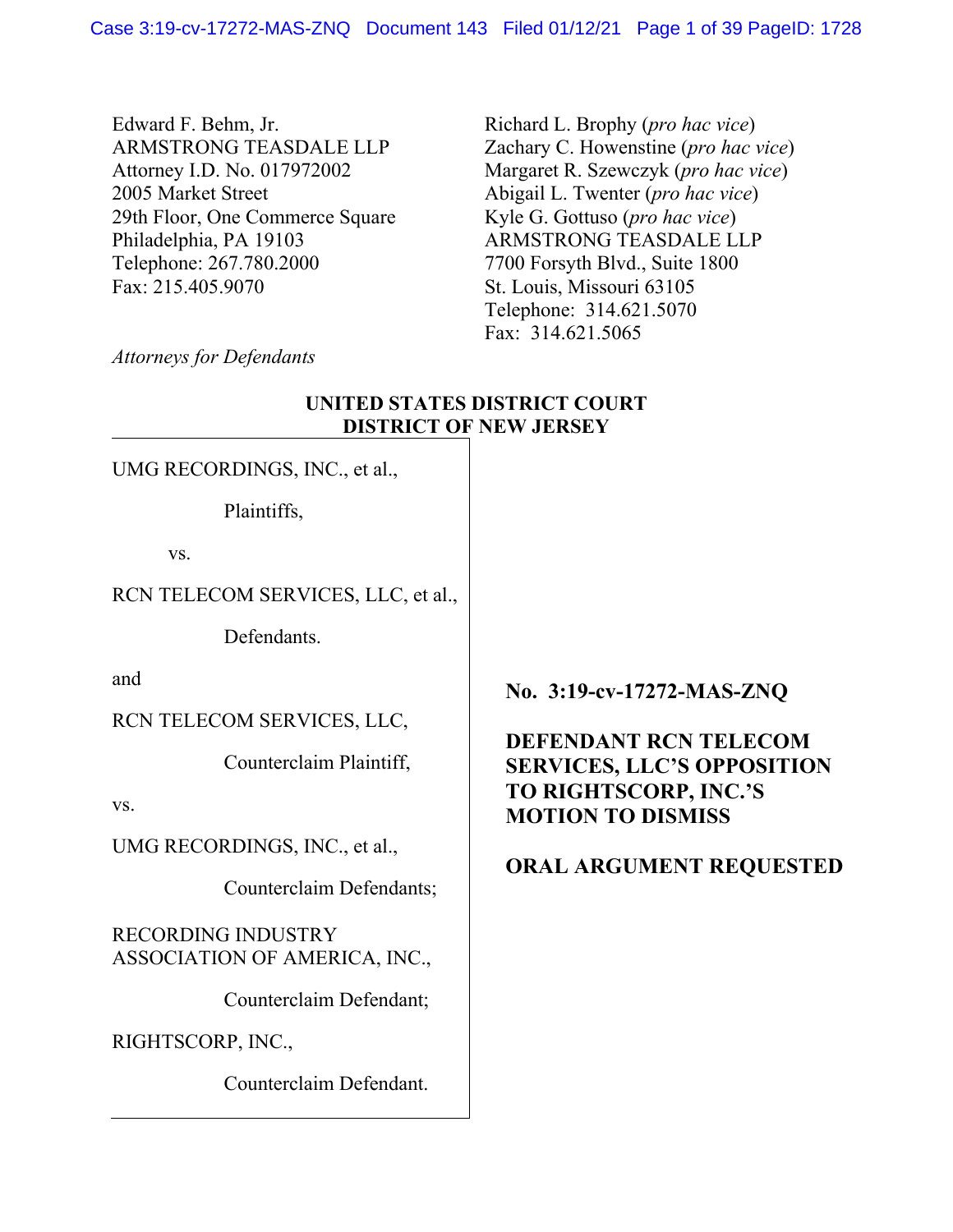# **TABLE OF CONTENTS**

| Ι.                                          |                                             | RCN HAS STATED A CLAIM FOR VIOLATIONS OF THE UCL7                                                  |  |  |  |  |
|---------------------------------------------|---------------------------------------------|----------------------------------------------------------------------------------------------------|--|--|--|--|
|                                             | A.                                          |                                                                                                    |  |  |  |  |
|                                             | B.                                          |                                                                                                    |  |  |  |  |
|                                             |                                             | Rightscorp relies on the wrong standard for unfair conduct11<br>1.                                 |  |  |  |  |
|                                             |                                             | RCN's allegations state a claim under the traditional UCL<br>2.                                    |  |  |  |  |
|                                             |                                             | There is no law that authorizes Rightscorp to engage in repeated,<br>3.                            |  |  |  |  |
|                                             |                                             | $\overline{4}$ .                                                                                   |  |  |  |  |
|                                             |                                             | 5.<br>RCN's allegations satisfy Rule 9(b), to whatever extent it applies. 21                       |  |  |  |  |
|                                             | $C$ .                                       |                                                                                                    |  |  |  |  |
|                                             | D.                                          | RCN Has Alleged Unlawful Conduct in Violation of the UCL. 24                                       |  |  |  |  |
|                                             | Ε.                                          |                                                                                                    |  |  |  |  |
| II.                                         |                                             |                                                                                                    |  |  |  |  |
|                                             | $A$ .                                       |                                                                                                    |  |  |  |  |
|                                             | <b>B.</b>                                   |                                                                                                    |  |  |  |  |
|                                             | $C$ .                                       |                                                                                                    |  |  |  |  |
|                                             | D.                                          | RCN Suffered and Continues to Suffer Injury as a result of Rightscorp's                            |  |  |  |  |
|                                             | E.                                          | RCN Is Not Required to Quantify Its Injury to Show Standing30                                      |  |  |  |  |
|                                             | $F_{\cdot}$                                 | RCN Has Not Alleged that It Ignored Rightscorp's Notices30                                         |  |  |  |  |
|                                             | G.                                          |                                                                                                    |  |  |  |  |
|                                             | H.                                          | The Noerr-Pennington Doctrine Does Not Bar RCN's Claim. 32                                         |  |  |  |  |
| III.                                        |                                             | RCN'S RIGHT TO RESTITUTION IS NO BASIS FOR DISMISSAL<br>BECAUSE RCN IS SEEKING INJUNCTIVE RELIEF32 |  |  |  |  |
| IV.                                         |                                             |                                                                                                    |  |  |  |  |
| V.                                          | IF NECESSARY, LEAVE TO AMEND IS WARRANTED33 |                                                                                                    |  |  |  |  |
| CONCLUSION AND REQUEST FOR ORAL ARGUMENT 33 |                                             |                                                                                                    |  |  |  |  |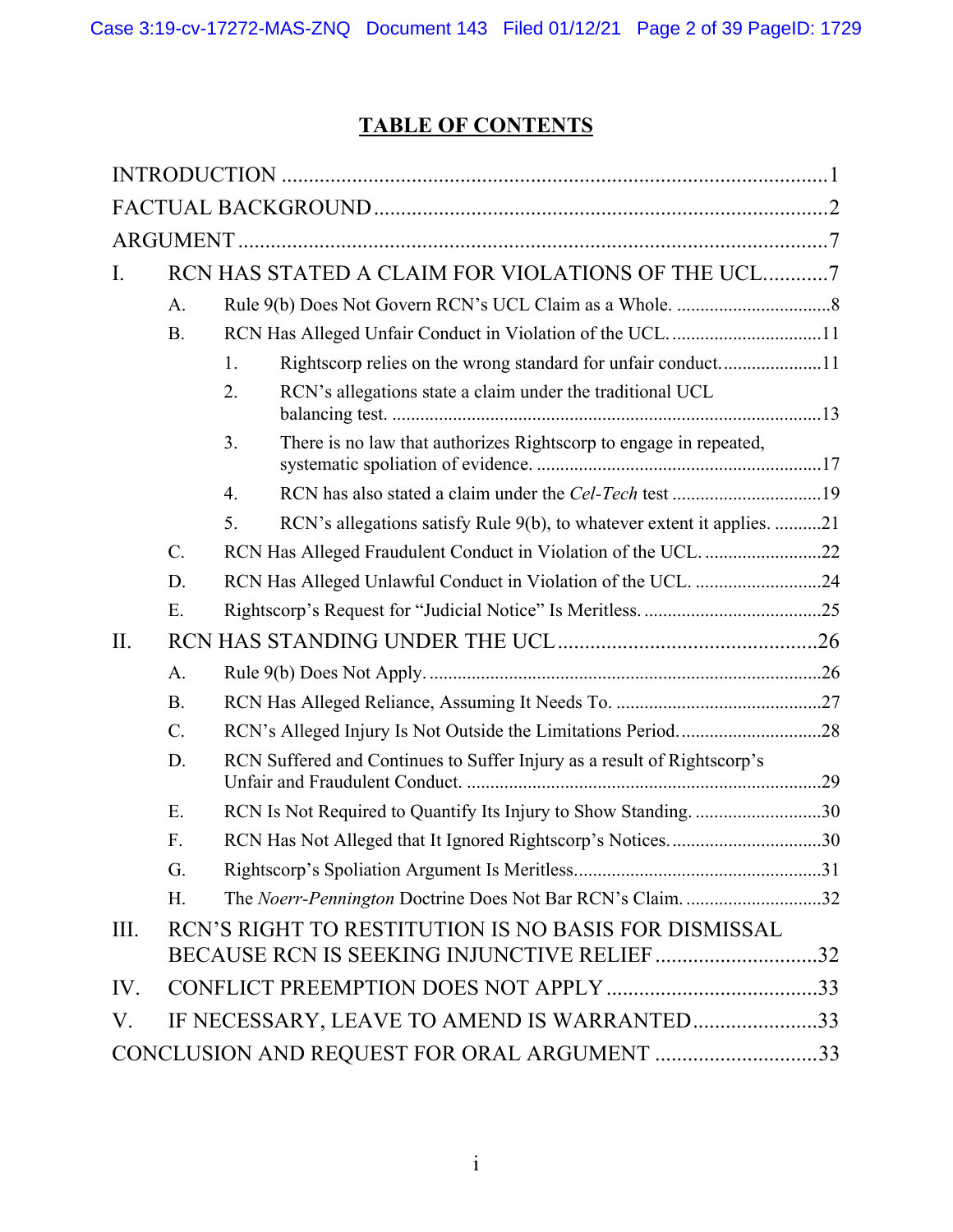# **TABLE OF AUTHORITIES**

**Cases** 

# **Page(s)**

| In re Acacia Media Techs. Corp.,                          |  |
|-----------------------------------------------------------|--|
| Arce v. Kaiser Found. Health Plan, Inc.,                  |  |
| Aryeh v. Canon Bus. Solutions, Inc.,                      |  |
| Backus v. Gen. Mills, Inc.,                               |  |
| In re Burlington Coat Factory Sec. Litig.,                |  |
| Cel-Tech Commc'ns, Inc. v. Los Angeles Cellular Tel. Co., |  |
| City of Columbia v. Omni Outdoor Adver., Inc.,            |  |
| Gianino v. Alacer Corp.,                                  |  |
| Golan v. Pingel Enters., Inc.,                            |  |
| Grace v. Apple Inc.,                                      |  |
| Hanover 3201 Realty, LLC v. Village Supermarkets, Inc.,   |  |
| Kearns v. Ford Motor Co.,                                 |  |
| Kwan v. SanMedica Int'l,                                  |  |
| Letizia v. Facebook Inc.,                                 |  |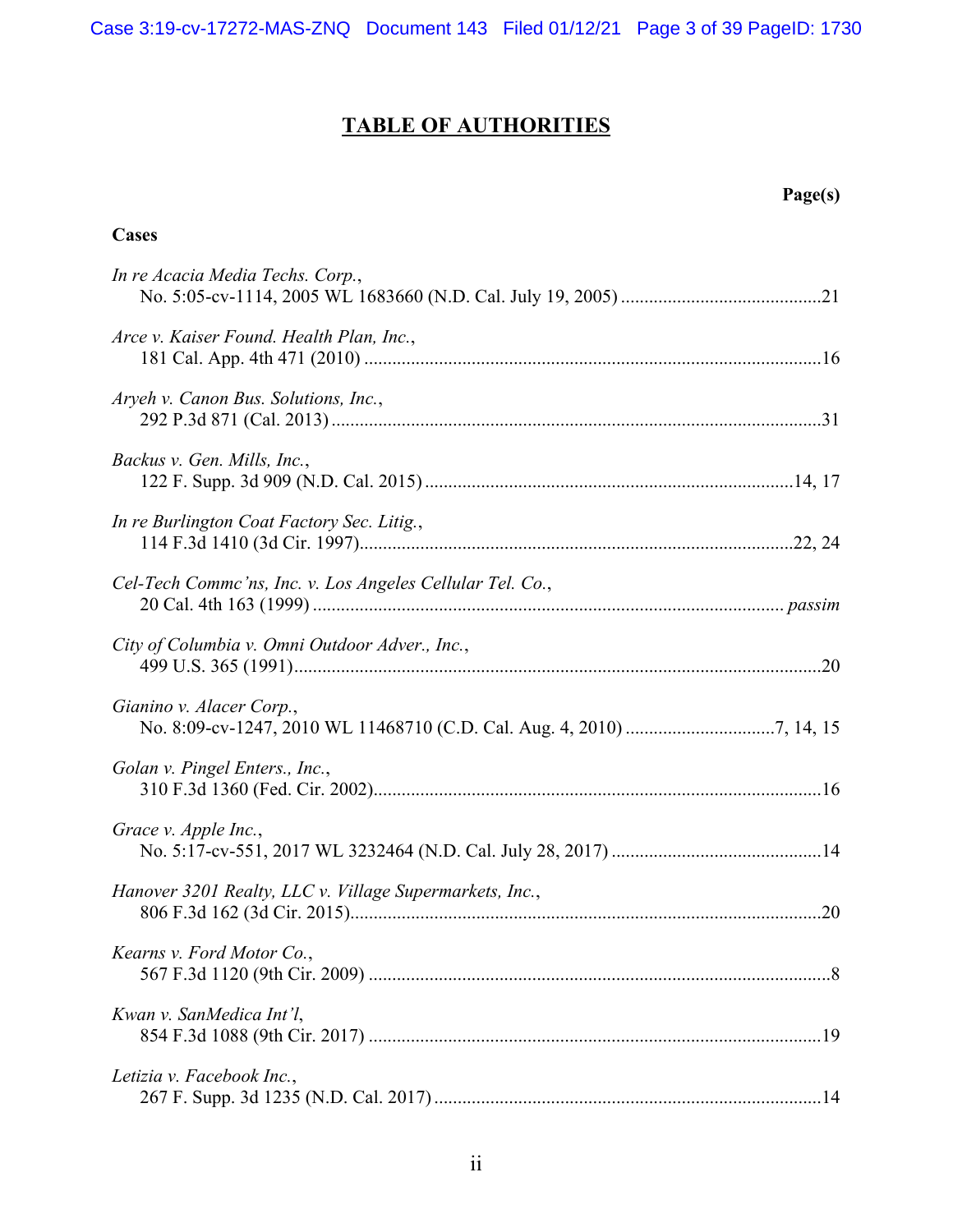| McDonald v. Coldwell Banker,                                                                                                         |
|--------------------------------------------------------------------------------------------------------------------------------------|
| McDonald v. Kiloo ApS,                                                                                                               |
| Mosaid Techs. Inc. v. Samsung Elecs. Co.,                                                                                            |
| Nobelpharma $AB$ v. Implant Innovations, Inc.,                                                                                       |
| Olszewski v. Scripps Health,                                                                                                         |
| Oracle Am., Inc. v. TERiX Computer Co.,                                                                                              |
| Oshiver v. Levin, Fishbein, Sedran & Berman,                                                                                         |
| Pemberton v. Nationstar Mortg. LLC,                                                                                                  |
| Pirozzi v. Apple, Inc.,                                                                                                              |
| In re Pomona Valley Med. Grp., Inc.,                                                                                                 |
| People ex rel. Renne v. Servantes,                                                                                                   |
| Saunders v. Superior Court,                                                                                                          |
| Shroyer v. New Cingular Wireless Servs., Inc.,                                                                                       |
| State Farm Fire & Cas. Co. v. Superior Court,<br>45 Cal. App. 4th 1093 (1996), abrogated in part by Cel-Tech, 20 Cal. 4th 163 13, 23 |
| In re Tobacco II Cases,                                                                                                              |
| Vess v. Ciba-Geigy Corp. USA,                                                                                                        |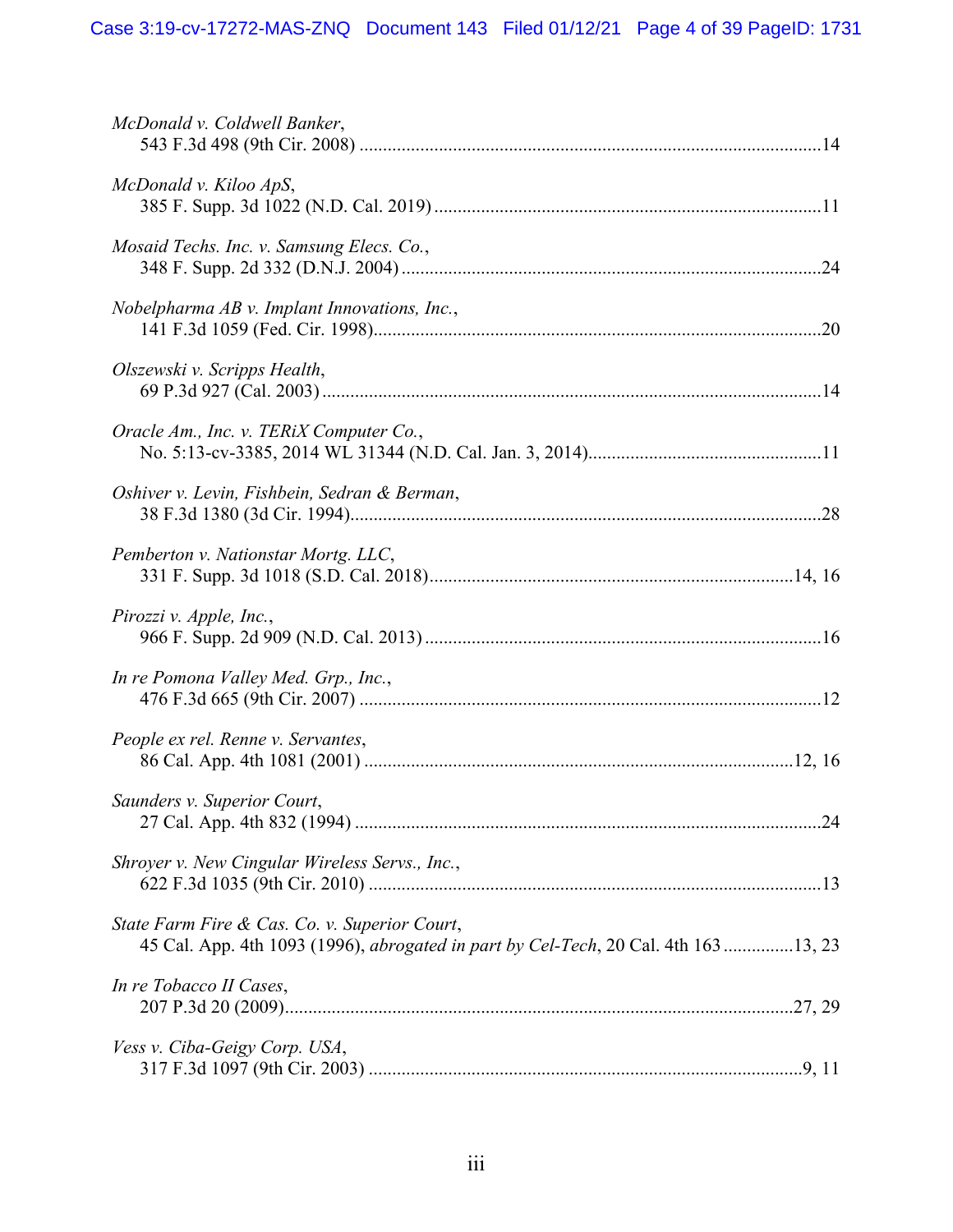| Zhang v. Superior Court, |     |
|--------------------------|-----|
| <b>Statutes</b>          |     |
|                          |     |
|                          |     |
|                          |     |
| <b>Other Authorities</b> |     |
|                          |     |
|                          | .25 |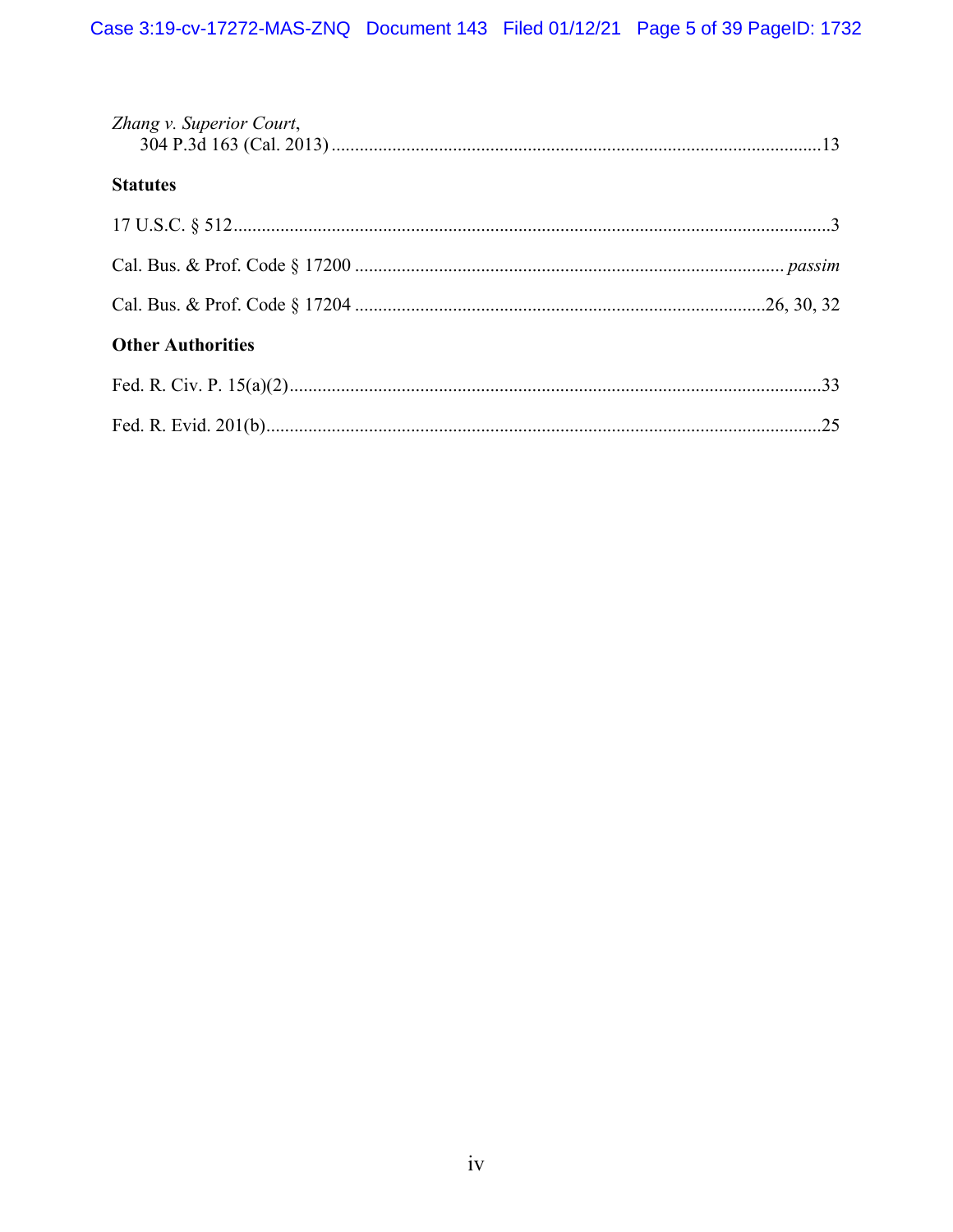#### **INTRODUCTION**

 Over the past ten years, Counterclaim Defendant Rightscorp, Inc. has made millions of accusations of copyright infringement against users of RCN's internet service. Rightscorp does this for profit—it sends notices of copyright infringement in the hopes of extracting settlements from accused infringers, and Plaintiffs pay Rightscorp to generate these notices to pressure ISPs like RCN into terminating the internet access of accused infringers. Now, RCN has learned that Rightscorp has been intentionally destroying every shred of evidence that might be used to assess whether *any* of Rightscorp's allegations were accurate or legitimate.

 This conduct is the basis of RCN's claim against Rightscorp under the California Unfair Competition Law ("UCL"), which broadly prohibits "any unlawful, unfair or fraudulent business act or practice." *See* Cal. Bus. & Prof. Code § 17200; Am. Answer & Counterclaims (ECF No. 104). There is no real question that RCN's allegations satisfy this standard. Indeed, faced with the same allegations, Plaintiffs did not even *attempt* to argue that RCN has failed to allege conduct proscribed by the UCL. *See generally* Pls.' Memo. ISO Mot. to Dismiss (ECF No. 122-1).

 Through this UCL claim, RCN simply seeks injunctive relief, requiring Rightscorp, Plaintiffs, and the Recording Industry Association of America to (1) preserve all evidence related to any future copyright infringement allegations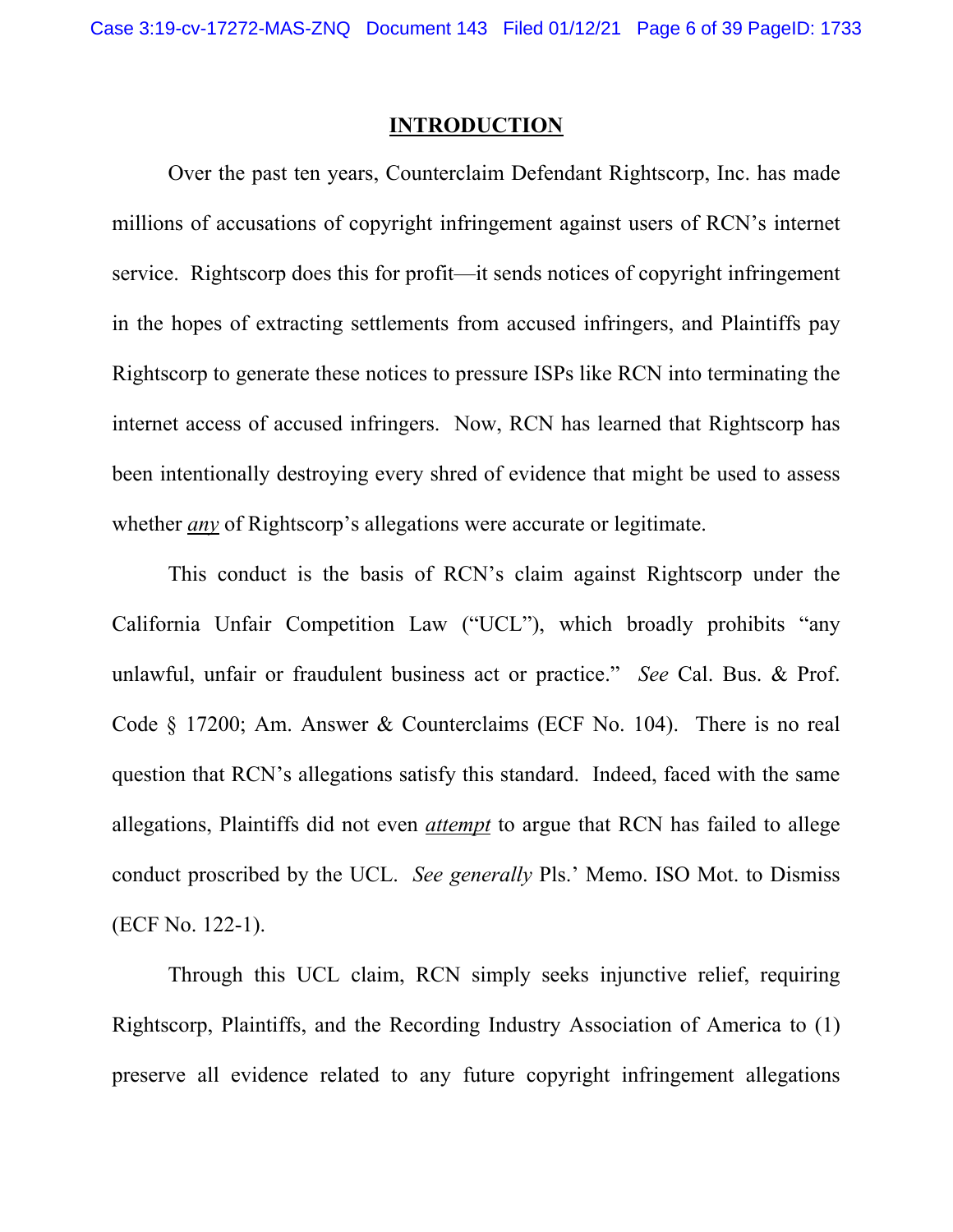directed at RCN's customers and (2) comply with RCN's policy that any such allegation be digitally signed to verify the sender's identity. Because Rightscorp's system will be a focus of the case in any event, RCN's claim for injunctive relief under the UCL does not add any significant new issues to this case.

Rightscorp's motion to dismiss is meritless and should be denied.

## **FACTUAL BACKGROUND1**

#### *RCN and Its DMCA Policy*

RCN is a general-purpose internet service provider ("ISP") that offers internet access to customers in a number of U.S. markets. Am. Answer & Counterclaims ("AAC"), ¶ 41 (ECF No. 104). RCN merely acts as a conduit, or gateway, for access to the internet. *Id.*, ¶ 42. RCN does not offer any other internet-based products or services to its subscribers—it does not distribute software, host websites, or store content. *Id.*, ¶ 43.

 The Digital Millennium Copyright Act ("DMCA"), 17 U.S.C. § 512(a), provides "conduit" ISPs like RCN with a defense to copyright infringement claims in certain circumstances. To qualify for the section 512(a) safe harbor, a conduit ISP is required, among other things, to implement a policy for terminating repeat copyright infringers "in appropriate circumstances"—which the DMCA leaves

<sup>&</sup>lt;sup>1</sup> For ease of reference, RCN restates the Factual Background set forth in its opposition to Plaintiffs' motion to dismiss. *See* ECF No. 135 at 4–10.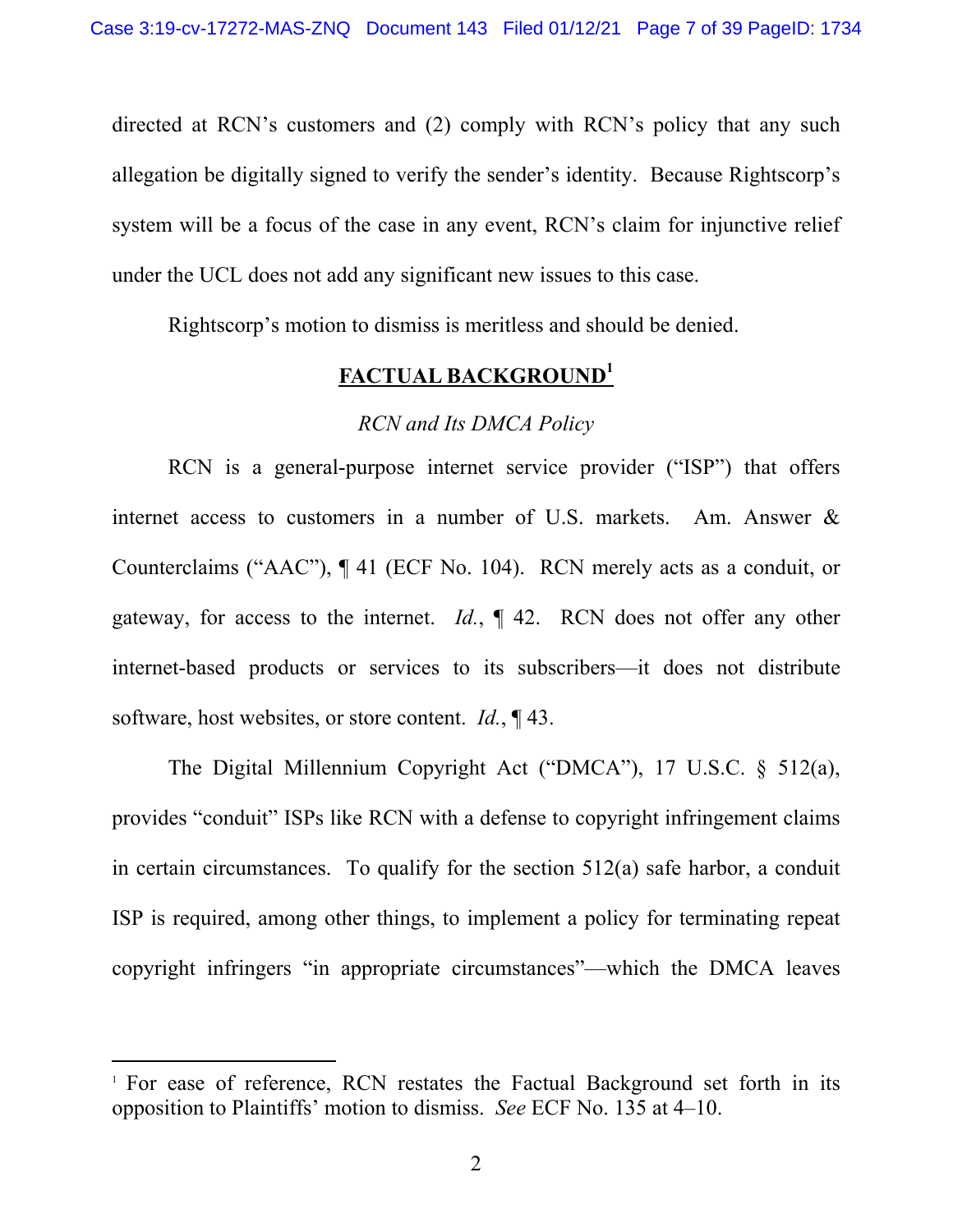undefined. *See*  $\S$  512(i)(1)(A). In the industry, these policies are commonly known as "DMCA policies."

 There is no law that affirmatively requires conduit ISPs to establish procedures for accepting or responding to copyright infringement allegations directed at users of its network, and the DMCA does not provide for or purport to regulate how content owners should make conduit ISPs aware of copyright infringement issues. *See generally* 17 U.S.C. § 512. Thus, one aspect of a DMCA policy is to establish and publicly communicate how an ISP will receive and respond to such allegations.

 RCN—like every other ISP, as far as RCN is aware—receives huge numbers of these accusations by email every year, in some years into the millions. AAC, ¶ 47. In 2016, in connection with its DMCA policy, RCN began publicly informing content owners of how to provide RCN with actionable, proper notice of an instance of alleged copyright infringement on its network. *Id.*, ¶¶ 48–51.

RCN cannot verify whether a given accusation is accurate, either practically (due to the huge volume of accusations it receives) or technically (because RCN cannot examine past activity on its network and has no right to inspect its subscribers' internet-connected devices). *Id.*, ¶¶ 49–50. Thus, so that RCN can at least give itself some comfort that a specific accusation *may* be legitimate, it has certain minimum requirements for copyright infringement notices sent by email.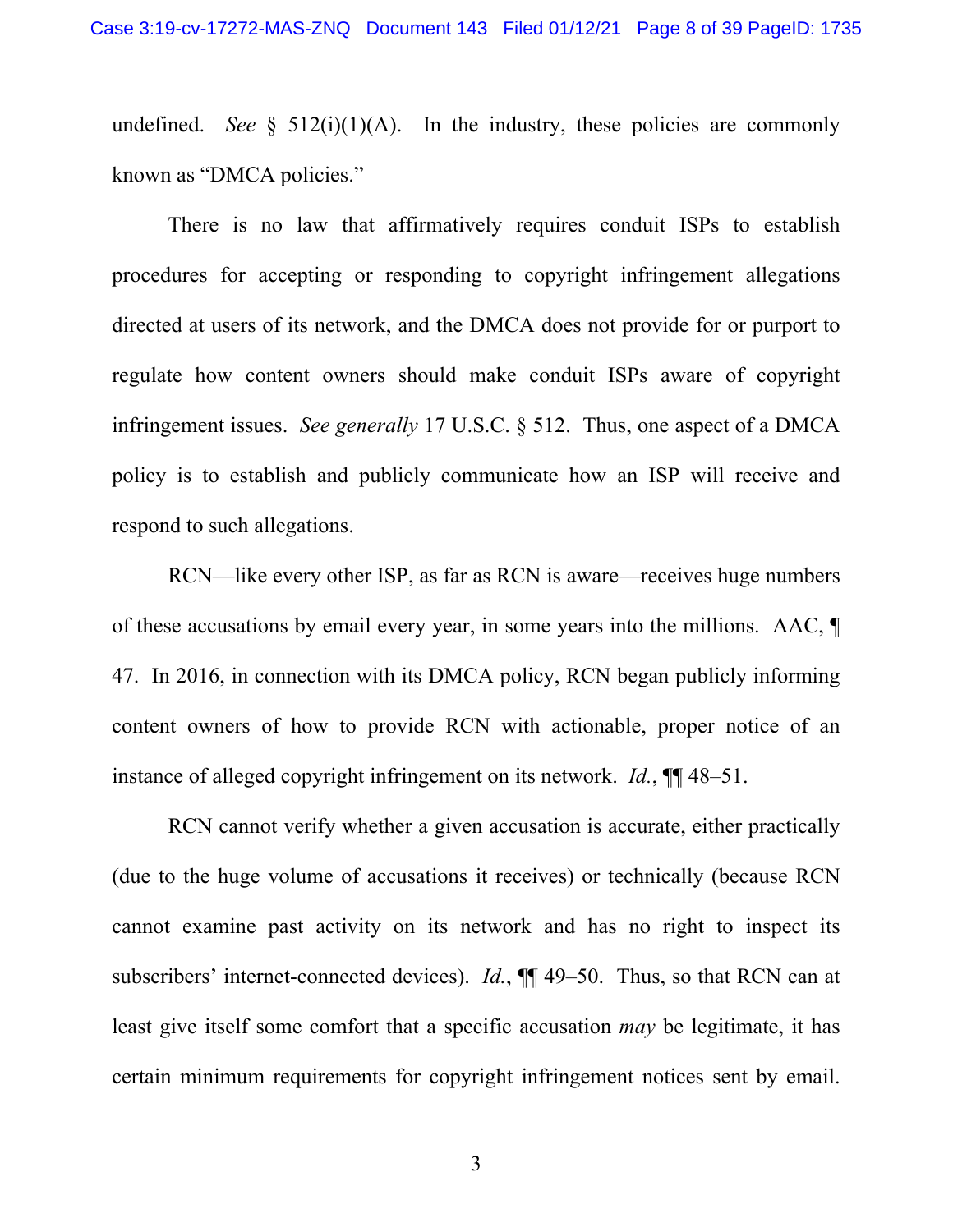*Id.*,  $\parallel$  51. Among other things, RCN requires that the email be in a PGP (Pretty Good Privacy) encryption format and digitally signed, which allows RCN to verify that the sender is who they claim to be.  $Id.$ ,  $\P\P$  51, 99. This requirement is industry-standard and is observed by virtually every entity that sends a meaningful number of such emails. *See id.* & ¶ 52.

 As part of its overall DMCA policy, and subject to the above requirements, RCN has developed and implemented an automated, graduated-response DMCA system that processes copyright infringement complaints. *Id.*, ¶ 53–55. RCN's system ingests emails regarding copyright issues, associates them with a subscriber's account, sends escalating notifications to the subscriber as threshold numbers of complaints are received, and if the complaints continue unabated, triggers permanent termination of the subscriber's account. *Id.*, ¶ 54. In discovery in this case, RCN has produced to Plaintiffs records evidencing all of the subscriber accounts that RCN has terminated pursuant to its DMCA policy.

# *Rightscorp's "System" for Detecting Copyright Infringement*

 Since roughly 2011, Defendant Rightscorp, Inc. has been in the business of sending copyright infringement complaints to ISPs, including RCN, ostensibly on behalf of copyright owners. *Id.*, ¶ 67. Rightscorp's emails to ISPs regarding alleged instances of copyright infringement are generated by a software system,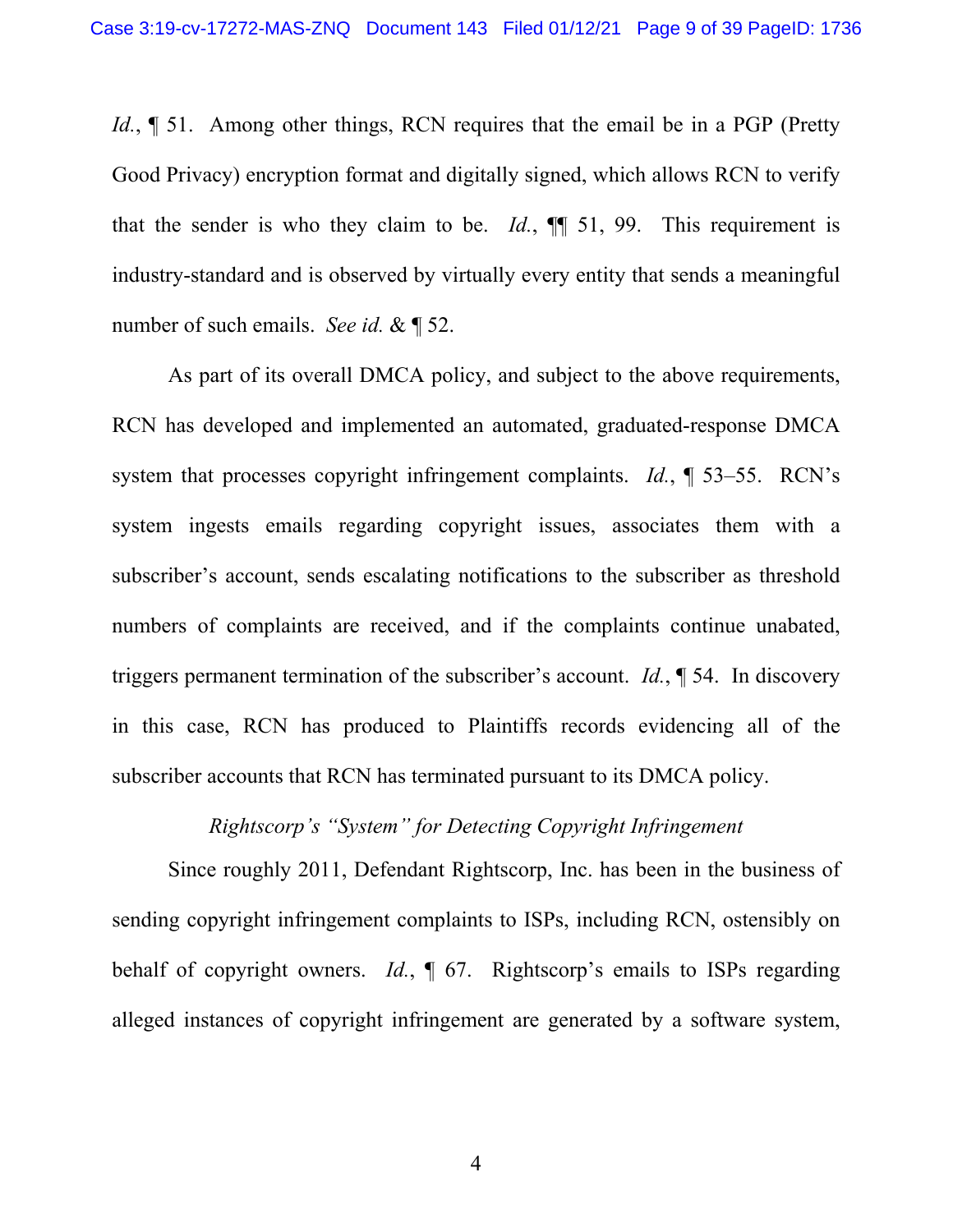which Rightscorp claims can detect offers to upload copyrighted content over the peer-to-peer file sharing protocol BitTorrent. *Id.*, ¶ 65.

As initially conceived, Rightscorp's business model was to send these notices, extract small settlements (*e.g.*, \$20) from accused infringers, and then split the proceeds with the copyright owners. *Id.*, ¶ 68–69. As a result, Rightscorp was incentivized to make huge numbers of accusations, and it developed a reputation for engaging in harassment and other unlawful conduct, such as making illegal robocalls to accused infringers. *Id.*, ¶¶ 69–70.

 The concerns that informed RCN's DMCA policy—how to know whether a given complaint is legitimate and from a credible party—are front and center with Rightscorp. Not a single one of Rightscorp's emails to RCN complied with RCN's DMCA policy, specifically the digital signature requirement. *Id.*, ¶¶ 99–100. RCN's DMCA system generated bounce-back emails that informed Rightscorp of RCN's policy, but Rightscorp simply ignored them and continued to send noncompliant emails. *Id.*, ¶ 100.

As detailed in RCN's Counterclaims, there are also many, *many* issues with Rightscorp's system, the "notices" it generates, and the "evidence" it collects. *See, e.g.*, *id.*, ¶¶ 76–91, 95, 101–111. Most significantly, Rightscorp systematically destroys all of the data that would show whether an accused infringer actually possessed, *or* was willing to share, the allegedly copyrighted content identified in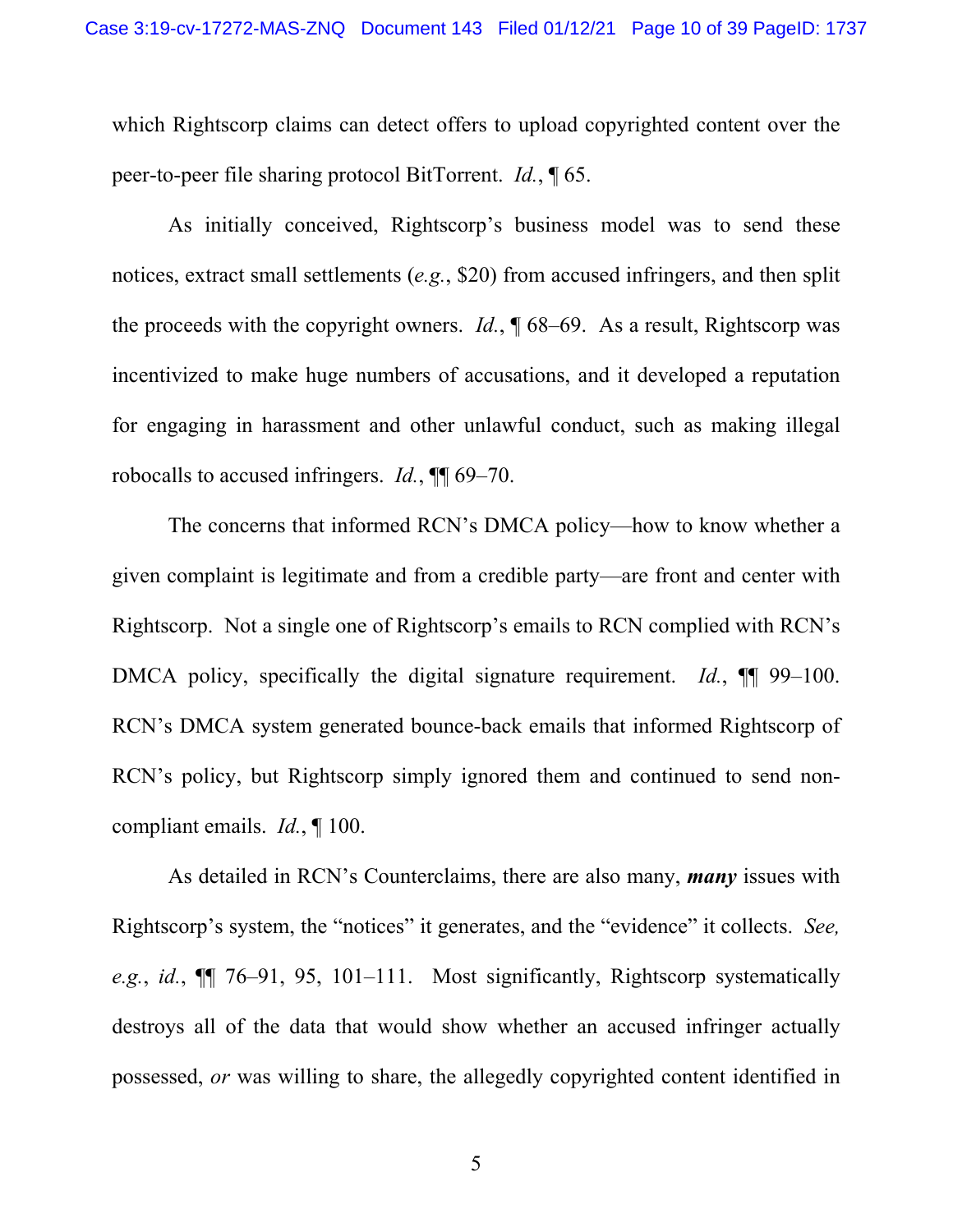Rightscorp's "notices." *Id.*, ¶¶ 82–84. Rightscorp has also destroyed virtually every other category of data or evidence regarding the operation of its system, including (just as a few examples) evidence of how it matched allegedly infringing content with a copyrighted work (*id.*, ¶ 78), evidence of how it identified alleged infringers on RCN's network (*id.*, ¶¶ 79–81), evidence of changes to the criterion governing whether the system flagged conduct as "infringing" (*id.*, ¶¶ 85–86), and evidence of how often Rightscorp was unable to download allegedly infringing content after sending a notice of infringement (which would conclusively demonstrate that the notice was false) (*id.*, ¶¶ 87–90). Put simply, Rightscorp systematically deleted the evidence that would reveal false allegations against RCN's subscribers. *See id.*, ¶¶ 91, 95.

As a result of its deletion efforts, the allegations that Rightscorp has made against RCN's subscribers are entirely conclusory. They contain no evidence of infringement or other verifiable information, and no evidence that the email was sent on behalf of a legitimate rights-holder or concerned a registered U.S. copyright. *Id.*, ¶ 101–108.

 At all relevant times, Plaintiffs have known that Rightscorp is spoliating evidence and is refusing to send copyright infringement complaints that comply with RCN's DMCA policy. *Id.*,  $\P\P$  94–97, 113–114. Rightscorp has continued to engage in this conduct with Plaintiffs' approval, in violation of Plaintiffs' duties to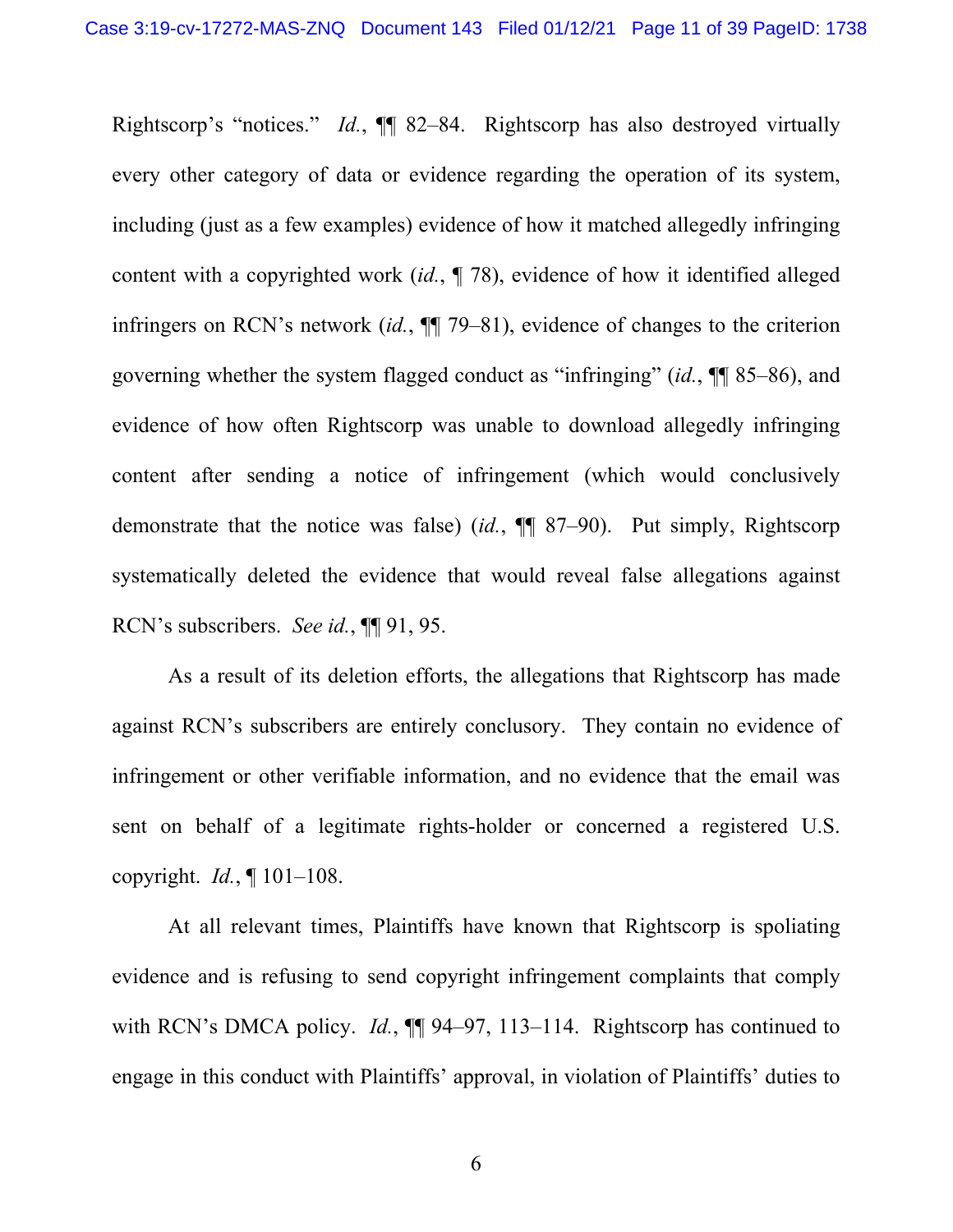preserve relevant evidence, and as part of a concerted effort to inundate RCN with copyright infringement complaints that RCN has no way of verifying or meaningfully evaluating. *See id.* 

#### **ARGUMENT**

#### **I. RCN HAS STATED A CLAIM FOR VIOLATIONS OF THE UCL**

It is telling that Plaintiffs and RIAA did not attempt to dispute that RCN has sufficiently alleged "unlawful, unfair, or fraudulent" conduct in violation of the UCL, California Business & Professions Code § 17200. *See generally* Pls.' Mem. ISO Mot. to Dismiss (ECF No. 122-1). RCN's allegations are plainly sufficient, particularly given that district courts generally refuse to attempt to evaluate the unfairness of a challenged business practice at the pleading stage. *See, e.g.*, *Gianino v. Alacer Corp.*, No. 8:09-cv-1247, 2010 WL 11468710, at \*4 (C.D. Cal. Aug. 4, 2010) ("The balancing test required by the unfair business practice prong of section 17200 is fact intensive and is not conducive to resolution at the motion to dismiss phase.").

RCN has alleged that Rightscorp made millions of formal accusations of copyright infringement against users of RCN's network, with the twin aims of obtaining monetary settlements from the accused infringers and forcing RCN to terminate their internet access, while intentionally and systematically destroying all of the "evidence" upon which those accusations were based. RCN has further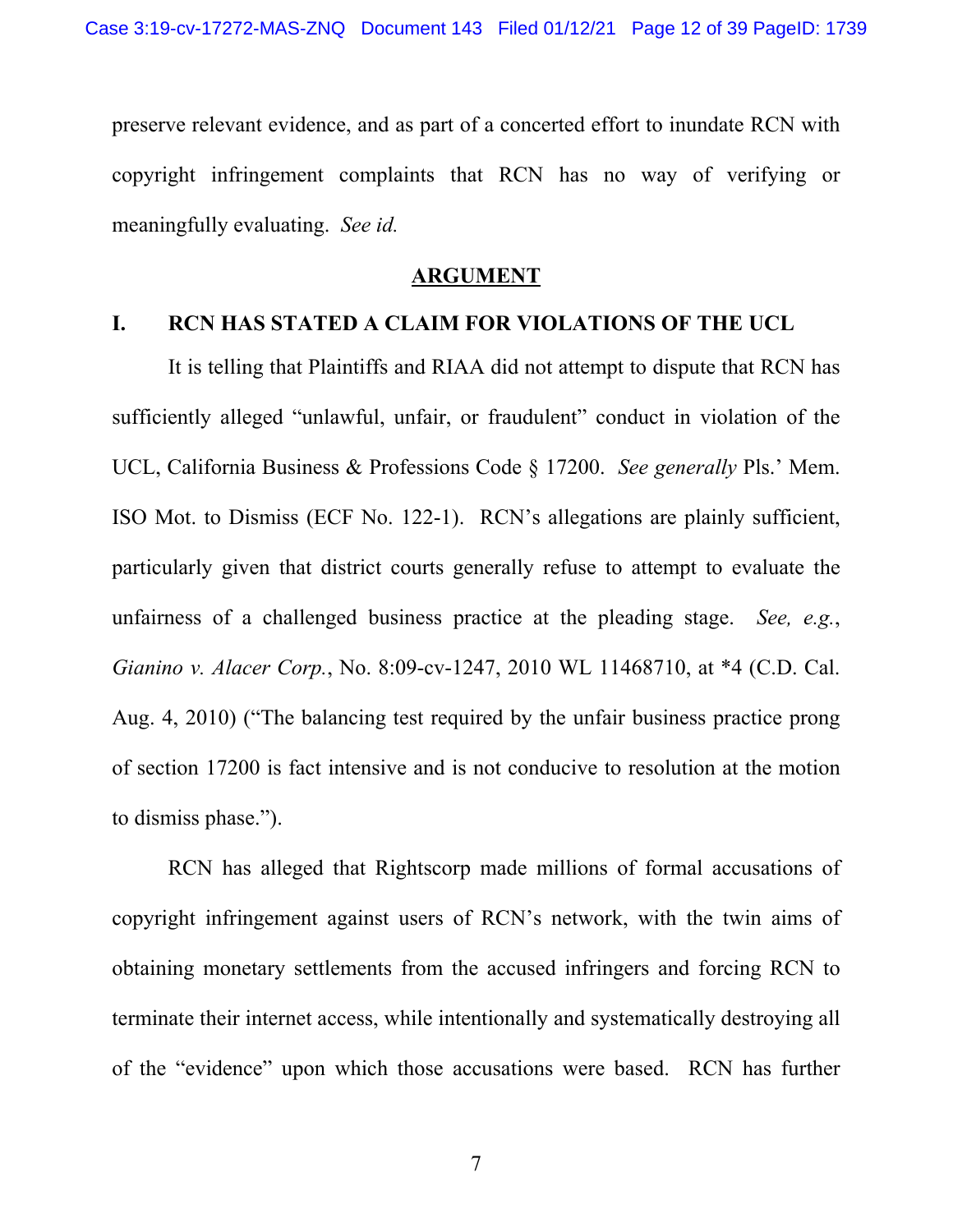alleged that as a result of how Rightscorp designed and operated its system, it is a certainty that some of Rightscorp's allegations were fraudulent, but that it is effectively impossible to identify specific false accusations because of Rightscorp's intentional spoliation of evidence. All the while, Rightscorp has deliberately refused to digitally sign its copyright infringement complaints to verify its identity, even though RCN has repeatedly notified Rightscorp of its noncompliance with RCN's policies.

These allegations are more than sufficient to state a claim under the UCL.

#### **A. Rule 9(b) Does Not Govern RCN's UCL Claim as a Whole.**

Rightscorp is wrong to suggest that RCN must plead every aspect of its UCL claim with particularity under Rule 9(b). *See* Rightscorp's Memo. ISO Mot. to Dismiss at 8–9 (ECF No. 136-1) ("Rightscorp's Memo."). Rule 9(b) does not apply because the gravamen of RCN's UCL claims is not fraud.

Rule 9(b) only applies to UCL claims that "allege a unified course of fraudulent conduct and rely entirely on that course of conduct as the basis of [the UCL] claim." *Kearns v. Ford Motor Co.*, 567 F.3d 1120, 1125 (9th Cir. 2009). That is the only circumstance in which a UCL pleading "as a whole must satisfy the particularity requirement of Rule 9(b)." *Id.*

"In other cases, however, a plaintiff may choose not to allege a unified course of fraudulent conduct in support of a claim, but rather to allege some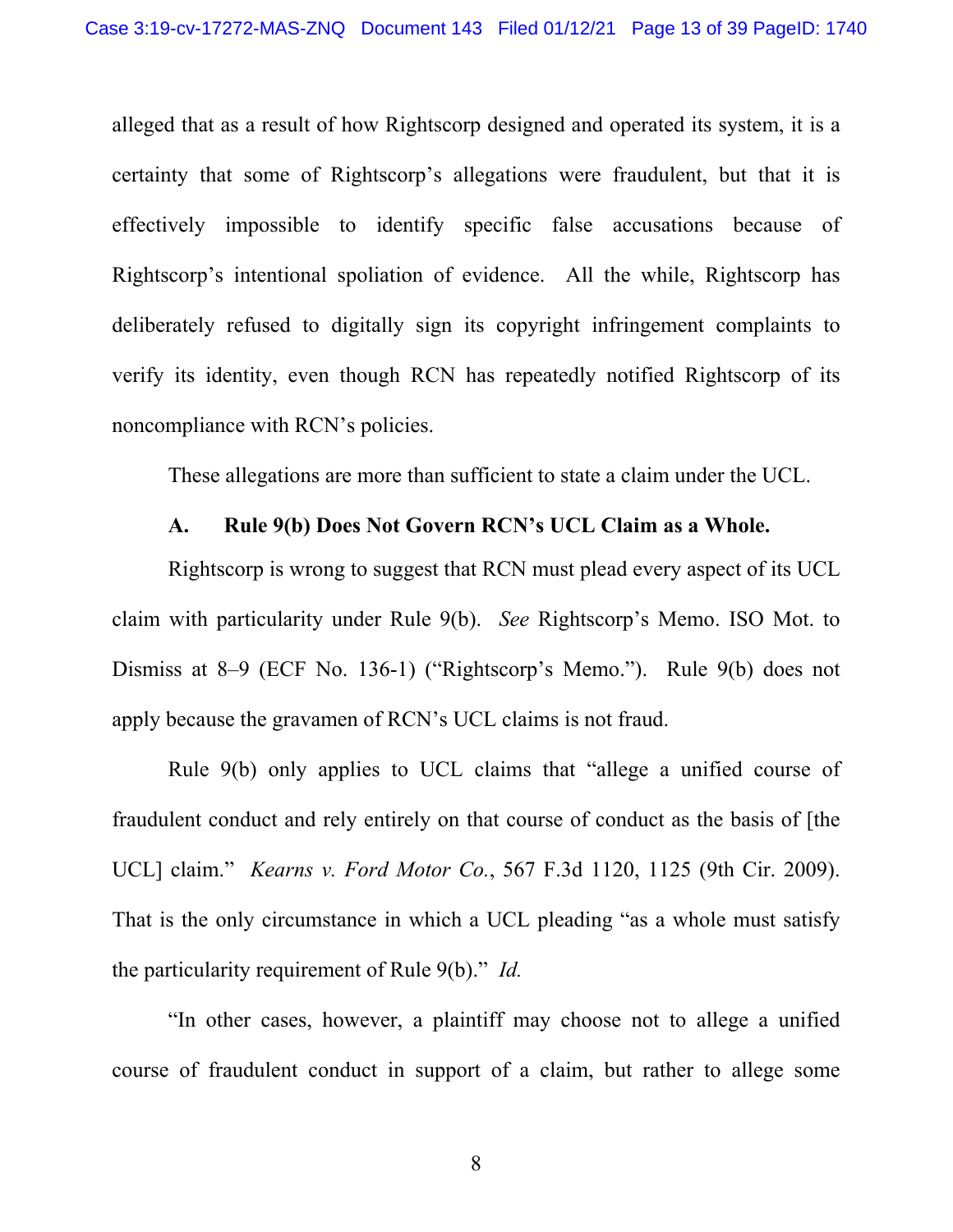fraudulent and some non-fraudulent conduct." *Vess v. Ciba-Geigy Corp. USA*, 317 F.3d 1097, 1104 (9th Cir. 2003). "In such cases, only the allegations of fraud are subject to Rule 9(b)'s heightened pleading requirements." *Id.* "Allegations of non-fraudulent conduct need satisfy only the ordinary notice pleading standards of Rule 8(a)." *Id.* at 1105.

The thrust of RCN's claim is that Rightscorp engaged in unfair conduct under the UCL by inundating RCN with copyright infringement allegations while (1) destroying all of the evidence upon which those accusations were supposedly based and (2) consciously refusing to comply with RCN's requirement that any such notice be digitally signed to verify the sender's identity. AAC,  $\P\P$  1–14.

More specifically, if Rightscorp's system functioned as claimed, then Rightscorp obtained data from every accused infringer demonstrating whether they possessed the allegedly infringing music file, and if so, what percentage of the file they possessed. *Id.*, ¶ 82. Rightscorp also obtained data showing whether the accused infringer was offering to upload the file to any third party at the time of the alleged infringement. *Id.* Additionally, when Rightscorp attempted to download infringing content from accused infringers, Rightscorp obtained data identifying specific false allegations (*i.e.*, data reflecting failed download attempts). *Id.*, ¶¶ 89–90. RCN alleges that Rightscorp systematically and intentionally destroyed all of this alleged evidence, for each of the millions of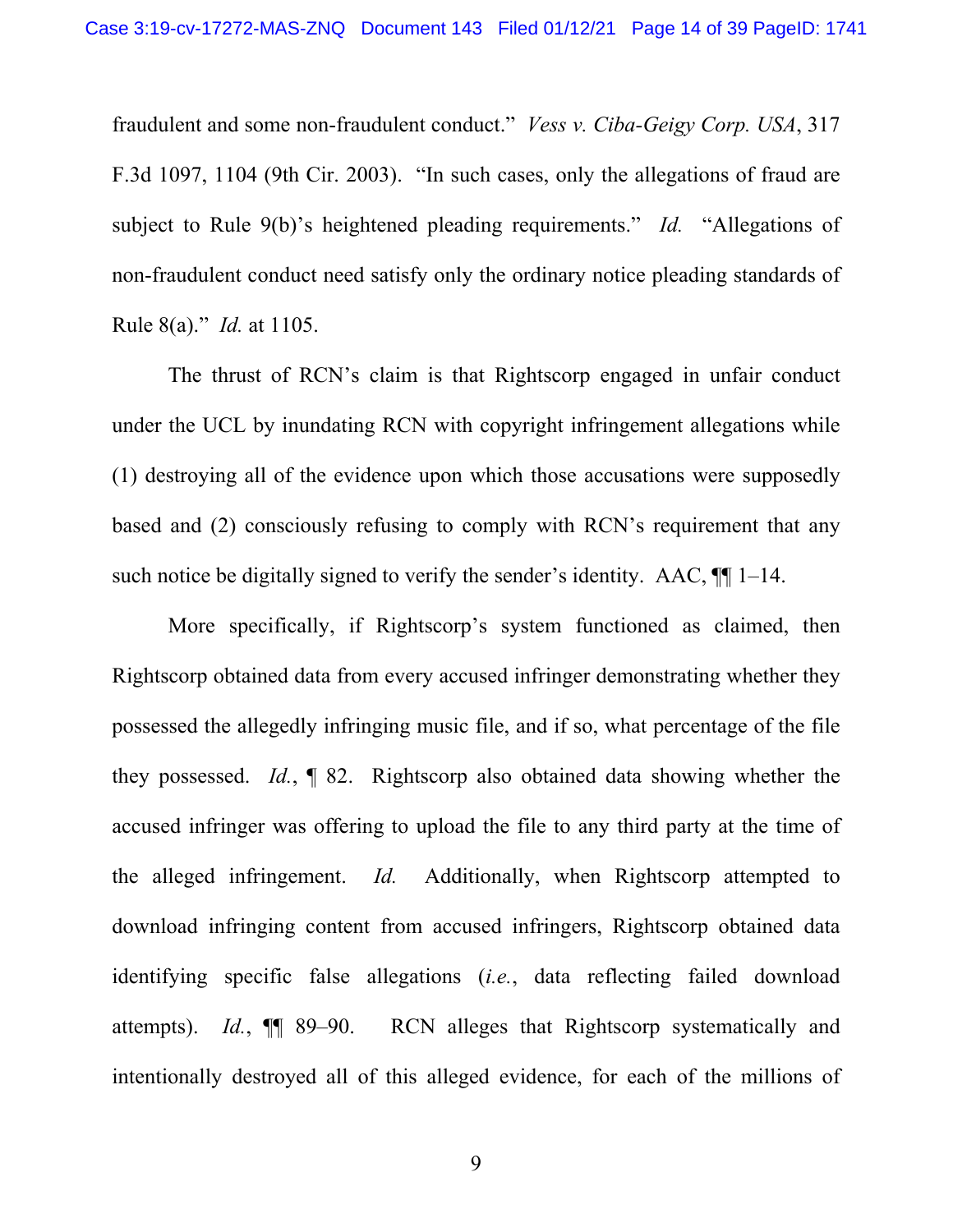copyright infringement allegations it has levied against users of RCN's network, making it impossible to verify the legitimacy of any of Rightscorp's notices. *See id.*, ¶¶ 84, 90–91, 95, 97. Rule 9(b) does not apply because proof of these allegations neither requires nor necessarily results in a finding of common law fraud.

Rather, Rightscorp's conduct is unethical and oppressive precisely because it *has prevented* RCN from uncovering instances of fraud. There are compelling reasons to believe that many of Rightscorp's allegations were fraudulent. *See, e.g.*, *id.*,  $\P$  85–86 (Rightscorp knowingly configured its system in a way that would result in false positives), 101–105 (in its notices of alleged infringement, Rightscorp did not include any evidence of infringement and did not identify a copyright registration number or copyright owner), 106 (Rightscorp alleged types of infringing conduct that its system is unable to detect). However, because Rightscorp has destroyed all of the underlying evidence, there is no way for RCN—or anyone else, for that matter—to assess any particular copyright infringement allegation made by Rightscorp and determine whether it was legitimate. $2$ 

<sup>2</sup> Unbelievably, Rightscorp contends that RCN cannot state a claim because RCN does not know which of Rightscorp's copyright infringement allegations were false. *See* Rightscorp's Memo. at 11–12. *That is the entire point of RCN's claim*: RCN cannot know which allegations were false, because Rightscorp intentionally destroyed all of the underlying evidence it allegedly obtained.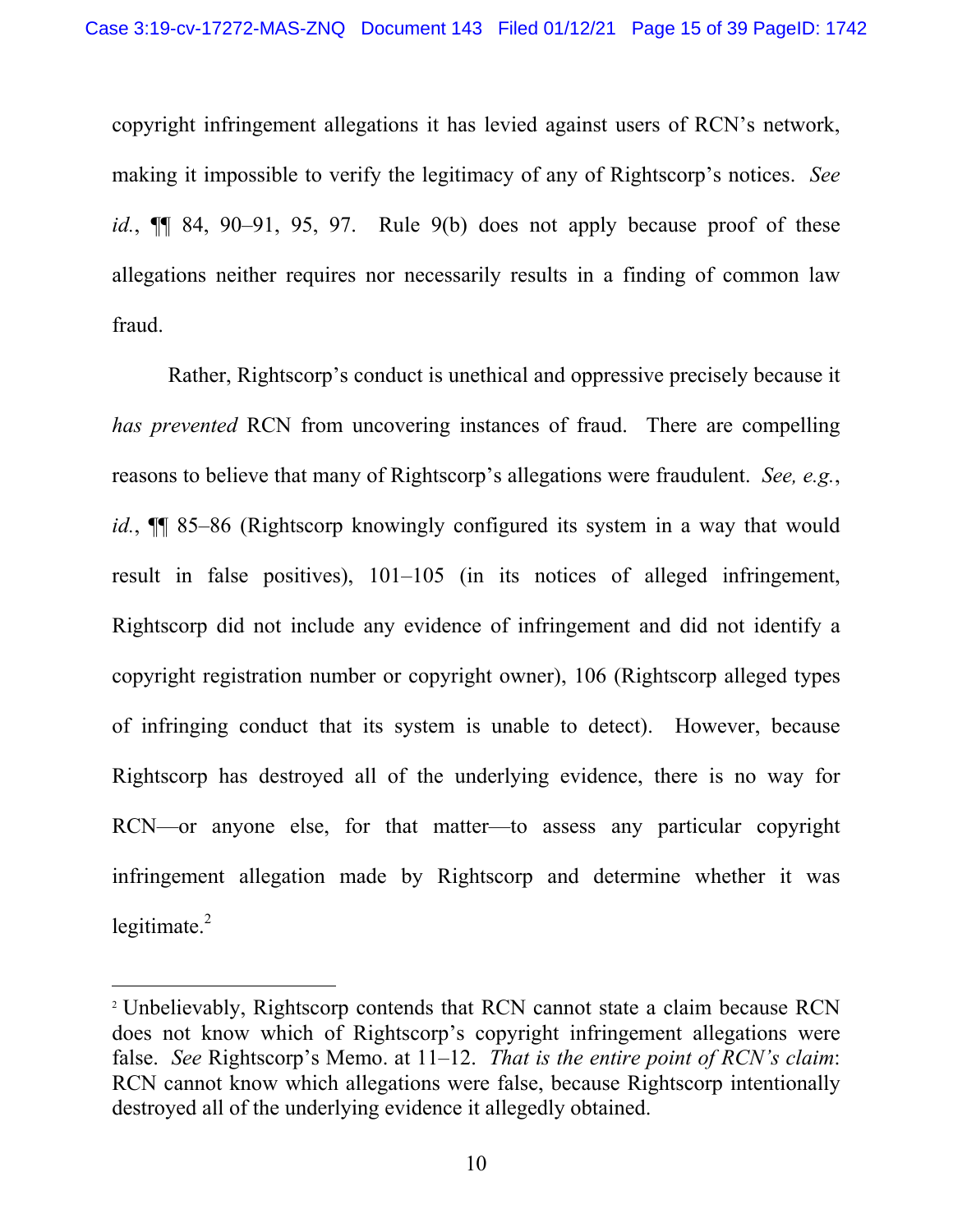Separately, Rightscorp's deliberate refusal to comply with RCN's digital signature requirement is an independent species of unfair conduct under the UCL that in no way depends on any finding of fraud. *See* AAC, ¶¶ 51–53, 99–100. Rightscorp offers no explanation of why RCN's allegations on that subject would be subject to Rule 9(b).

Thus, because RCN's UCL claim is not premised on "a unified fraudulent course of conduct," Rule 9(b) does not apply. *See Vess*, 317 F.3d at 1105–06 (Rule 9(b) did not apply to entire complaint because the plaintiff alleged various wrongful conduct that was not alleged to be fraudulent); *McDonald v. Kiloo ApS*, 385 F. Supp. 3d 1022, 1038–39 (N.D. Cal. 2019) (analyzing UCL claims regarding alleged privacy violations and alleged fraudulent nondisclosures separately under Rule 8 and Rule 9(b), respectively); *Oracle Am., Inc. v. TERiX Computer Co.*, No. 5:13-cv-3385, 2014 WL 31344, at \*5 (N.D. Cal. Jan. 3, 2014) (Rule 9(b) did not apply because the plaintiff's allegations concerned fraud committed not against the plaintiff, but against the plaintiff's customers).

#### **B. RCN Has Alleged Unfair Conduct in Violation of the UCL.**

#### 1. Rightscorp relies on the wrong standard for unfair conduct.

Citing the California Supreme Court's *Cel-Tech* decision, Rightscorp asserts that RCN has failed to allege "unfair conduct" because the UCL requires that actionable unfairness "be tethered to some legislatively declared policy or proof of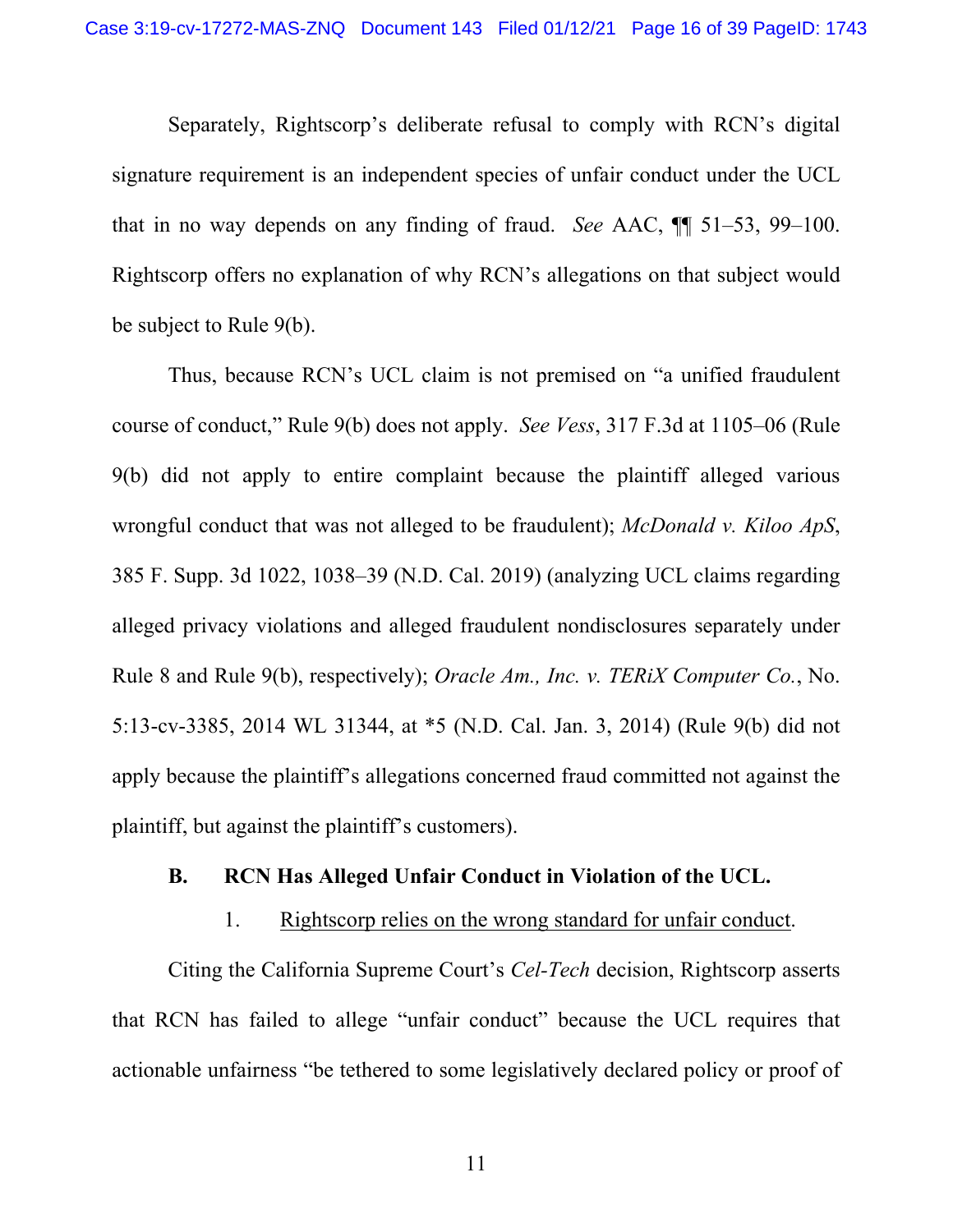some actual or threatened impact on competition." Rightscorp's Memo. at 17 (quoting *Cel-Tech Commc'ns, Inc. v. Los Angeles Cellular Tel. Co.*, 20 Cal. 4th 163, 186–87 (1999)). Rightscorp is wrong. The *Cel-Tech* standard only applies where a party accuses a direct competitor of anticompetitive conduct. *Cel-Tech*, 20 Cal. 4th at 187 n.12 ("This case involves an action by a competitor alleging anticompetitive practices. Our discussion and this test are limited to that context. Nothing we say relates to actions by consumers or by competitors alleging other kinds of violations of the unfair competition law . . . .").

 Thus, the *Cel-Tech* standard does not apply here because this is not an action between competitors. *See generally* AAC. To be clear, the focus of an unfair competition claim under the UCL is *unfairness*—it is not necessary that the parties be competitors:

[U]nder the unfair competition statute, competition between the parties is not a prerequisite to relief. Emphasis is placed upon the word "unfair" rather than on "competition."

As the California courts have explained, the unfair competition statute is not limited to "conduct that is unfair to competitors." Indeed, in defining unfair competition, § 17200 refers to only business acts and practices, not competitive business acts or practices, and the term "embraces *anything* that can properly be called a business practice."

*In re Pomona Valley Med. Grp., Inc.*, 476 F.3d 665, 675 (9th Cir. 2007) (alterations & citations omitted; emphasis in original); *see also People ex rel. Renne v. Servantes*, 86 Cal. App. 4th 1081, 1095 (2001) ("Servantes is simply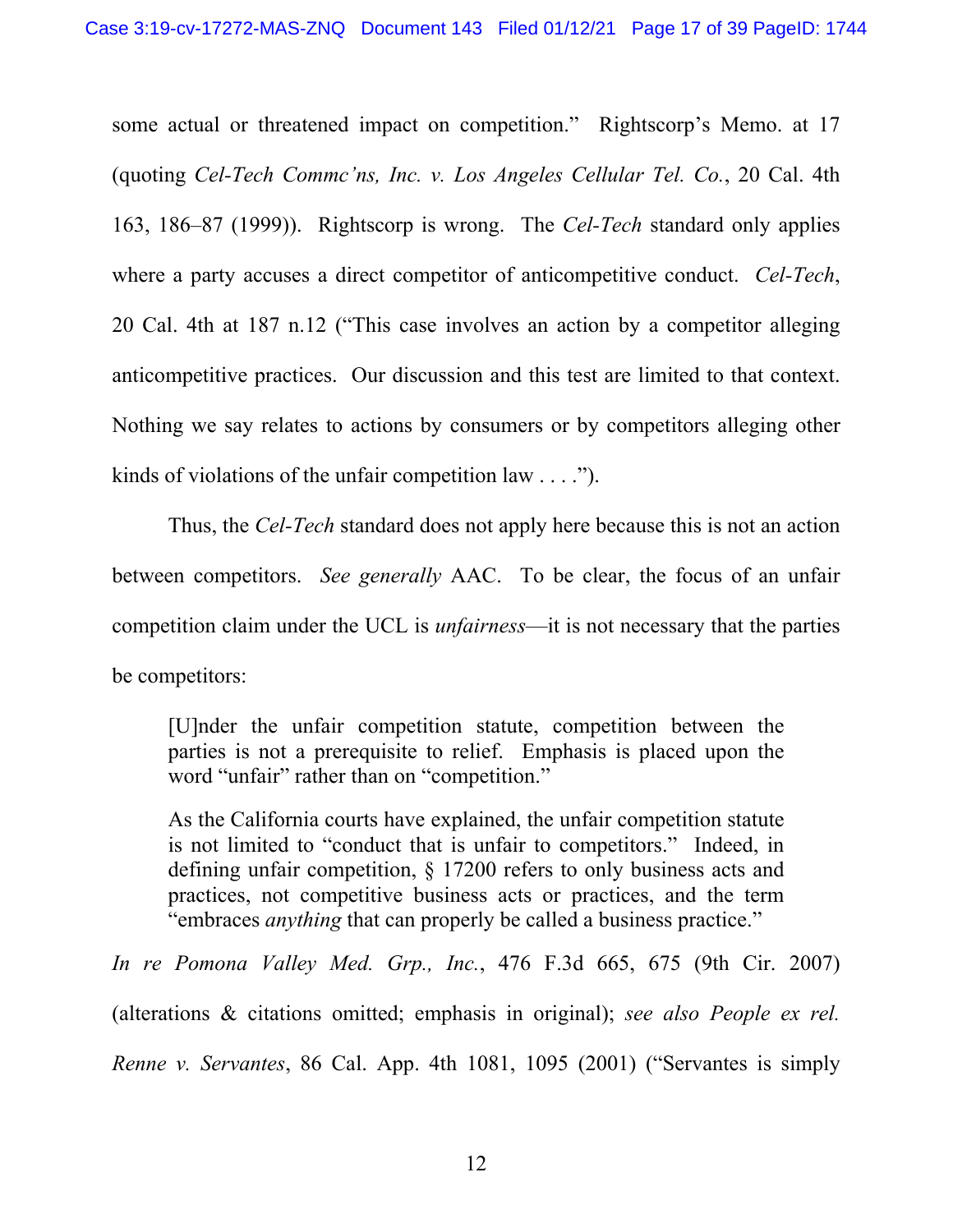incorrect in his assertion that California's Unfair Competition Act prohibits only conduct that is unfair to competitors.") (citations omitted).

Thus, because this is not an action between competitors (and does not need to be), the traditional *State Farm* balancing test for unfair conduct under the UCL applies. Under *State Farm*'s "intentionally broad" balancing test, "[t]he test of whether a business practice is unfair involves an examination of that practice's impact on its alleged victim, balanced against the reasons, justifications and motives of the alleged wrongdoer." *State Farm Fire & Cas. Co. v. Superior Court*, 45 Cal. App. 4th 1093, 1103–04 (1996), *abrogated in part by Cel-Tech*, 20 Cal. 4th 163. The California Supreme Court has clearly stated that this test applies *except* in actions between competitors alleging anticompetitive conduct. *See Zhang v. Superior Court*, 304 P.3d 163, 174 (Cal. 2013) ("[O]ur disapproval of [the *State Farm*] standard [in *Cel-Tech*] was expressly limited to actions between business competitors alleging anticompetitive practices.").

As detailed below, there is no question that RCN has stated a claim under the traditional balancing test for unfair conduct.

# 2. RCN's allegations state a claim under the traditional UCL balancing test.

Under the UCL, "'[u]nfair' simply means any practice whose harm to the victim outweighs its benefits." *Shroyer v. New Cingular Wireless Servs., Inc.*, 622 F.3d 1035, 1044 (9th Cir. 2010) (quotations & citation omitted). Thus, "[a]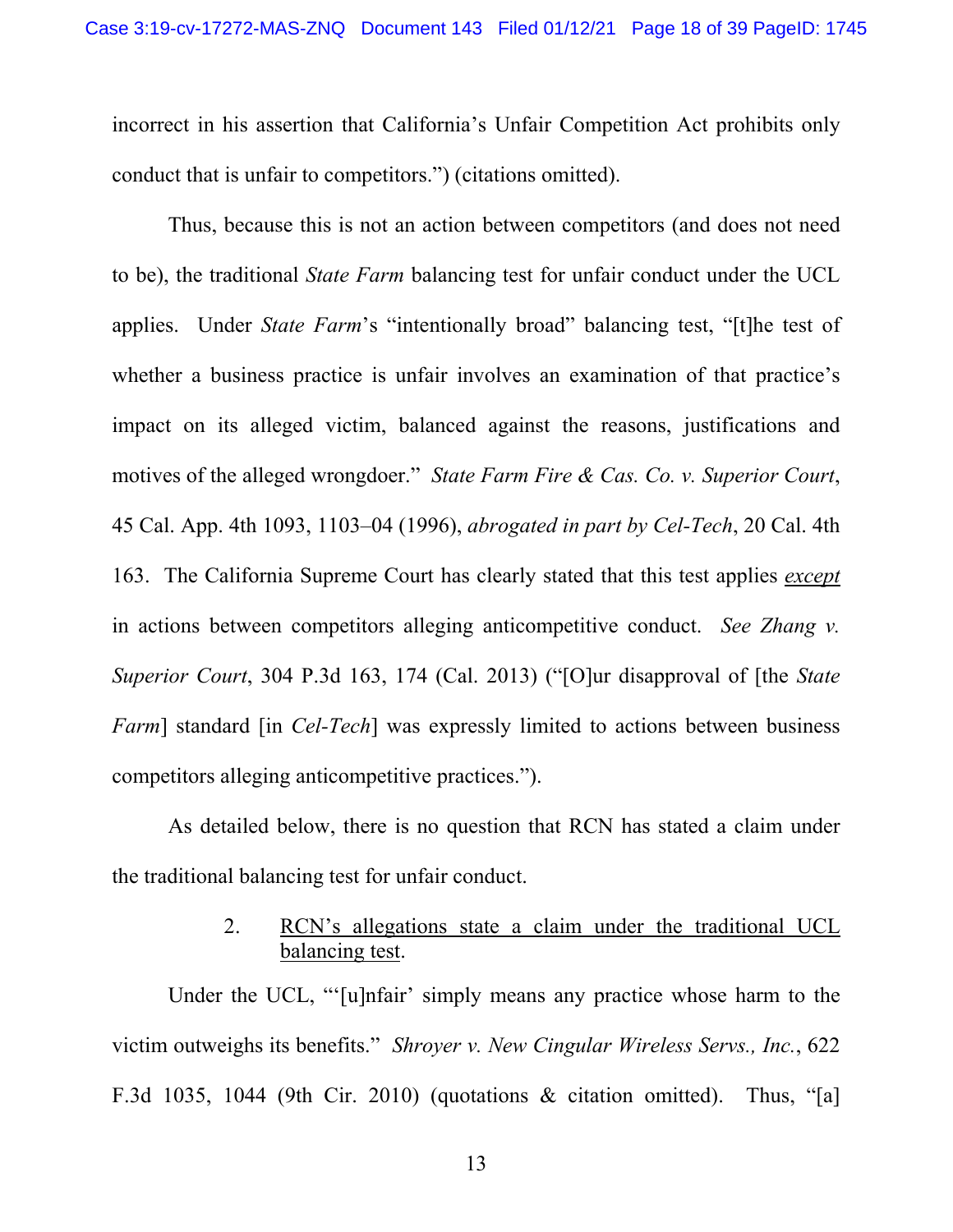business practice . . . may be unfair or fraudulent in violation of the UCL even if the practice does not violate any law." *Olszewski v. Scripps Health*, 69 P.3d 927, 947 (Cal. 2003). Instead, "[a]n unfair business practice is one that either 'offends an established public policy' or is 'immoral, unethical, oppressive, unscrupulous or substantially injurious to consumers." *McDonald v. Coldwell Banker*, 543 F.3d 498, 506 (9th Cir. 2008) (citations omitted).

Because this balancing test necessarily requires courts to weigh the evidence, district courts rarely attempt to conduct the inquiry at the pleading stage. *See Backus v. Gen. Mills, Inc.*, 122 F. Supp. 3d 909, 929 (N.D. Cal. 2015) ("Courts are reluctant to grant motions to dismiss 'unfair' UCL claims under the balancing test, because the test involves weighing evidence that is not yet properly before the court."); *see also Pemberton v. Nationstar Mortg. LLC*, 331 F. Supp. 3d 1018, 1051 (S.D. Cal. 2018) ("The balancing test should not be a particularly difficult test to satisfy at the motion to dismiss stage."); *Letizia v. Facebook Inc.*, 267 F. Supp. 3d 1235, 1246–47 (N.D. Cal. 2017) (denying motion to dismiss "unfair" UCL claim because the court was "not equipped with enough factual evidence to conduct a proper balancing test"); *Grace v. Apple Inc.*, No. 5:17-cv-551, 2017 WL 3232464, at \*15 (N.D. Cal. July 28, 2017) (denying motion to dismiss because the question of whether alleged conduct was "unfair" under the UCL was "a factual determination that cannot be made at this stage of the proceedings"); *Gianino v.*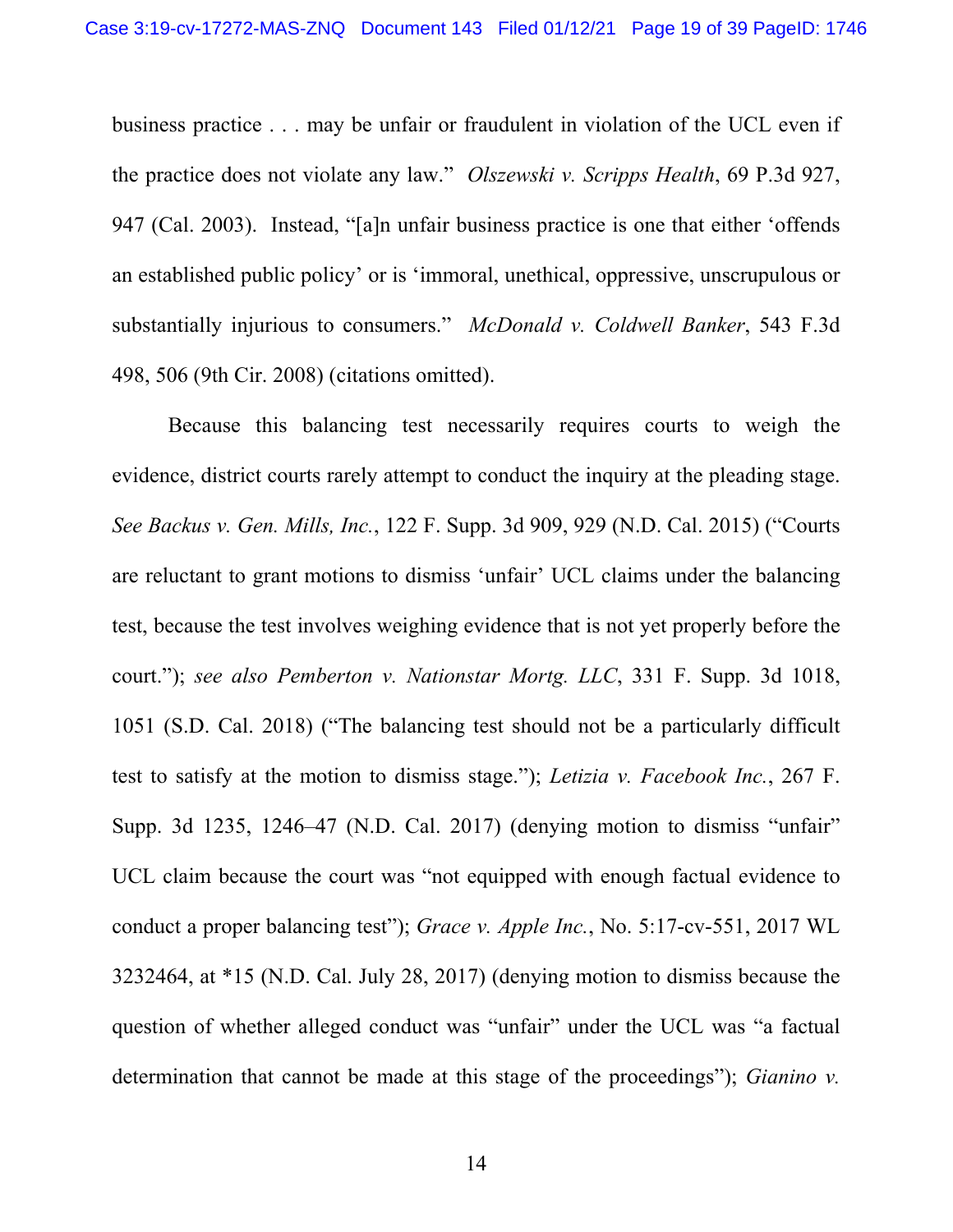*Alacer Corp.*, No. 8:09-cv-1247, 2010 WL 11468710, at \*4 (C.D. Cal. 2010) ("[F]acts and evidence have not yet been adduced, therefore, the issue of whether Plaintiffs have properly supported their claim under the UCL's unfairness prong is more appropriately considered on a motion for summary judgment.") (citations omitted).

 For these reasons, RCN's allegations of unfair conduct likewise cannot be resolved under Rule 12. RCN alleges that Rightscorp made millions of conclusory allegations of copyright infringement against users of RCN's network, and that Rightscorp has shielded the legitimacy of those allegations from scrutiny by destroying any actual evidence of copyright infringement it ever possessed. *See, e.g.*, AAC, ¶¶ 1–14, 76–91, 95, 101. In other words, Rightscorp either engaged in the systematic spoliation of evidence or made millions of utterly baseless accusations—and possibly both. Separately, RCN alleges that Rightscorp engaged in unfair conduct by deliberately refusing to comply with RCN's public-facing policy requiring that any copyright infringement allegations be digitally signed to verify the sender's identity. *See id.*, ¶¶ 51–53, 99–100.

Rightscorp offers no argument or authority that would permit the Court to find these allegations insufficient, as a matter of law and without weighing the underlying evidence, to state a claim for unfair conduct in violation of the UCL. *See, e.g.*, *Gianino*, 2010 WL 11468710, at \*4 ("The balancing test required by the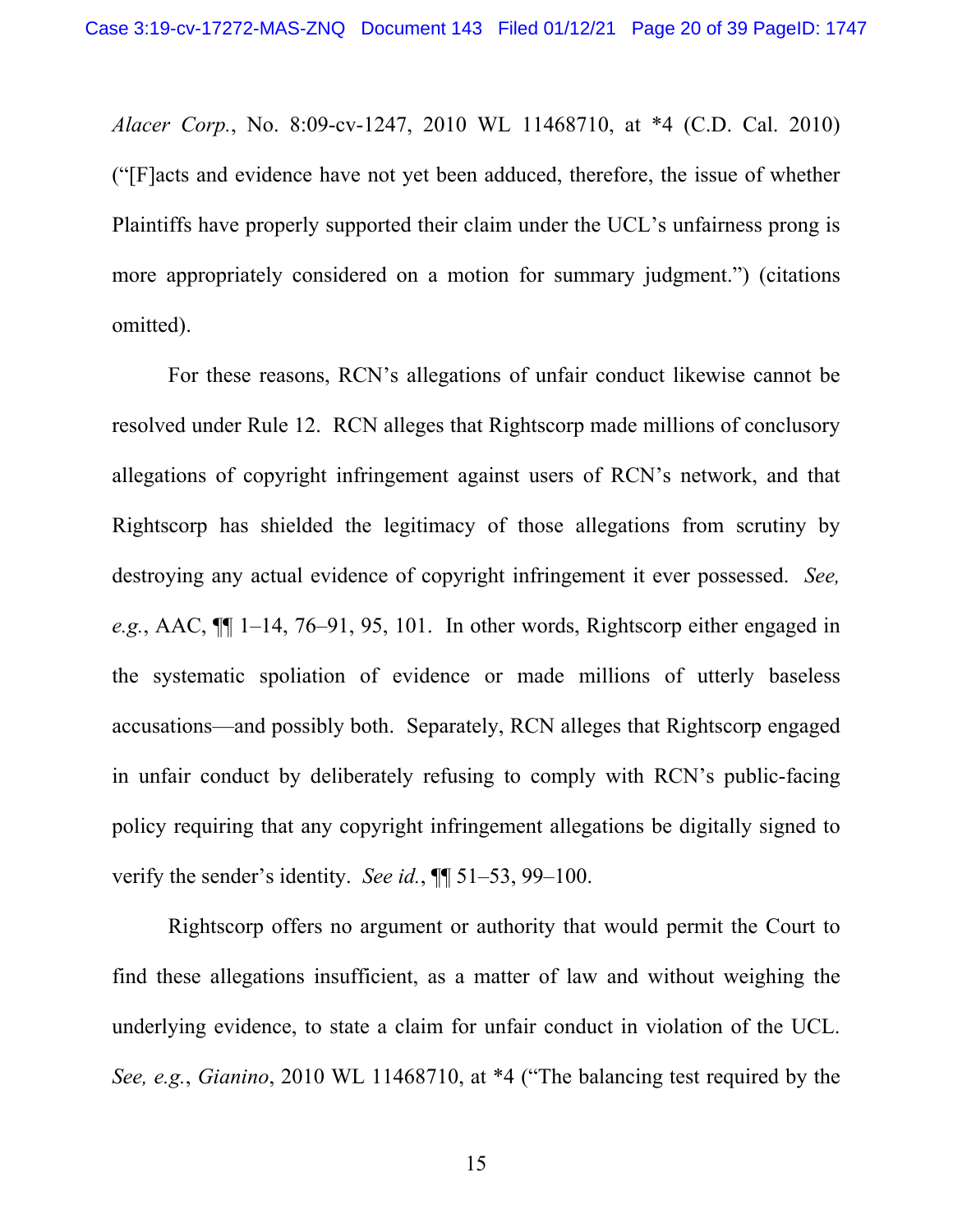unfair business practice prong of section 17200 is fact intensive and is not conducive to resolution at the motion to dismiss phase."). As noted above, the UCL is "intentionally broad to give the court maximum discretion to control whatever new schemes may be contrived, even though they are not yet forbidden by law." *Servantes*, 86 Cal. App. 4th at 1095; *see also Pirozzi v. Apple, Inc.*, 966 F. Supp. 2d 909, 920 (N.D. Cal. 2013) ("The UCL's coverage is sweeping, and its standard for wrongful business conduct is intentionally broad.") (quotations & citations omitted). Rightscorp's conduct fits squarely within this rubric. *See e.g.*, *Servantes*, 86 Cal. App. 4th at 1095 ("unethical and unscrupulous" practices in operating vehicle towing company were "unfair" under the UCL); *Golan v. Pingel Enters., Inc.*, 310 F.3d 1360, 1370–74 (Fed. Cir. 2002) (false allegations of patent and trademark infringement); *Arce v. Kaiser Found. Health Plan, Inc.*, 181 Cal. App. 4th 471, 489–90 (2010) (systematic breaches of contracts).

 Furthermore, Rightscorp has not attempted to offer, and cannot offer, any legitimate justification for intentionally destroying evidence or refusing to comply with RCN's digital-signature requirement. Thus, Rightscorp has not provided the Court with any basis for resolving the UCL balancing test in its favor. *See, e.g.*, *Pemberton*, 331 F. Supp. 3d at 1052 (denying motion to dismiss because "the Court presently has no basis to find that [defendant]'s failure to report deferred interest payments has any utility, let alone utility that outweighs the gravity of the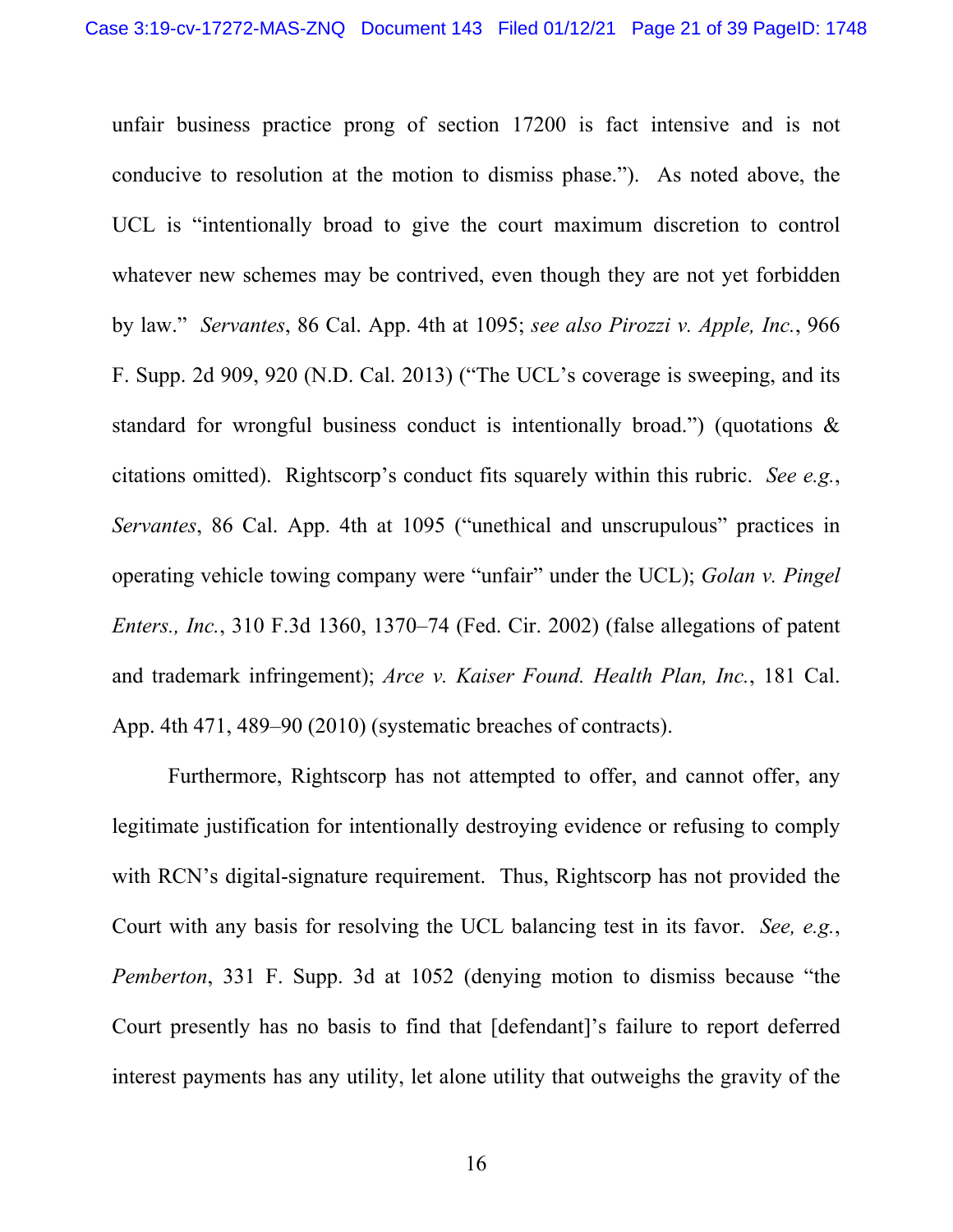alleged harm to the [plaintiffs]"); *Backus*, 122 F. Supp. 3d at 930 (denying motion to dismiss because the defendant failed to offer "a meritorious argument regarding the utility of the [challenged] practice").

The Court should therefore deny Rightscorp's motion to dismiss RCN's UCL claim for failure to state a claim.

> 3. There is no law that authorizes Rightscorp to engage in repeated, systematic spoliation of evidence.

Rightscorp lacks any basis for claiming that "RCN's unfairness claim is expressly prohibited by the UCL's 'Safe Harbor' defense, which exists where the business practice at issue is authorized by statute." *See* Rightscorp's Memo. at 15– 16. The "business practices at issue" here are Rightscorp (1) making millions of accusations of copyright infringement while intentionally destroying any evidence that might be used to question the legitimacy of those accusations and (2) deliberately refusing to comply with RCN's digital-signature requirement. *See generally* AAC, ¶¶ 1–14. Rightscorp identifies no statute that authorizes these practices, because there is none.<sup>3</sup> See Rightscorp's Memo. at 15–16.

<sup>&</sup>lt;sup>3</sup> The DMCA's safe harbor for ISPs (a different safe harbor, which provides RCN with a defense to Plaintiffs' copyright infringement claims) is irrelevant to these issues. Rightscorp baldly asserts that "the entire DMCA safe harbor regime for ISPs is premised on ISPs like RCN receiving infringement notices" (Rightscorp's Memo. at 16), but Rightscorp cannot dispute that the DMCA says nothing about the form, content, or nature of such notices. *See* RCN's Opp'n to Pls.' Mot. to Dismiss at 17–21 (ECF No. 135). The DMCA certainly does not authorize content owners or their representatives to destroy evidence.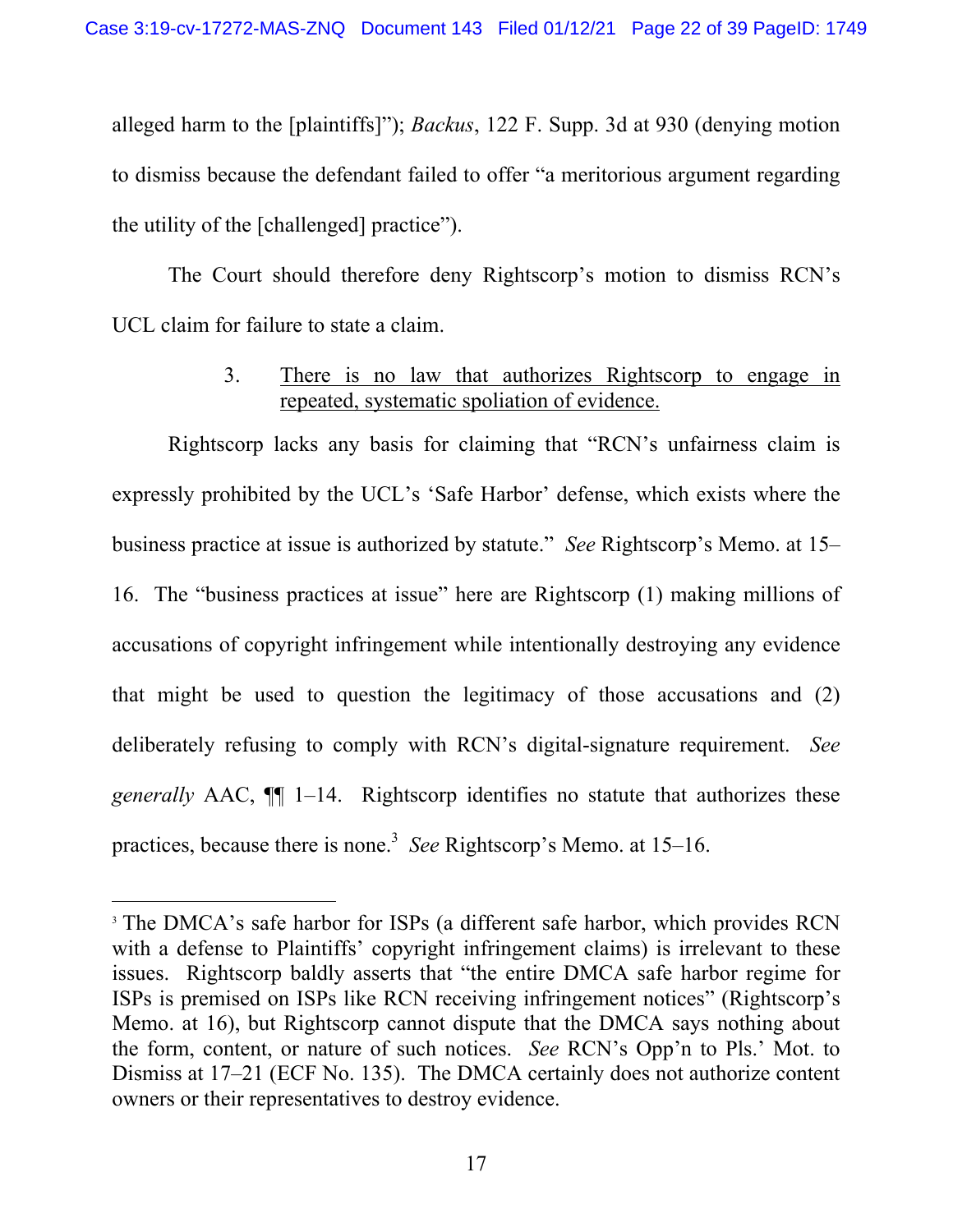Relatedly, Rightscorp is wrong to suggest that Rightscorp's systematic, intentional destruction of evidence cannot form the basis of a UCL claim. *See*  Rightscorp's Memo. at 13–15. *First*, Rightscorp offers no authority to that effect, and as discussed above, the balancing test for unfair conduct cannot be resolved on Rightscorp's motion to dismiss. *See supra* Section I.B.2. *Second*, RCN's claim is not based solely on Rightscorp's spoliation of evidence, but rather on Rightscorp's spoliation of evidence *coupled with* Rightscorp making millions of copyright infringement allegations that directly implicate the spoliated evidence. *See id. Third*, contrary to Rightscorp's claims, a motion for sanctions for spoliation would not provide RCN with a remedy for the conduct at issue here. *See* Rightscorp's Memo. at 13–14. RCN is seeking an injunction requiring Rightscorp to preserve all evidence relating to any future accusations of copyright infringement it may send to RCN, and no such relief is available to RCN under the Federal Rules of Civil Procedure.<sup>4</sup> Fourth, Rightscorp is simply wrong that RCN "does not identify any specific document that RCN claims was deleted." Rightscorp's Memo. at 14. RCN identifies specific categories of data that Rightscorp deleted (*e.g.*, "bitfield" and "choke" data), and RCN alleges that Rightscorp deleted that data with respect to *every* notice of alleged copyright infringement it sent to RCN. AAC, ¶¶ 82, 84,

<sup>4</sup> Moreover, RCN's UCL claim relates to *all* of the notices of copyright infringement Rightscorp has sent to RCN, not only the allegations at issue in this case (*i.e.*, Rightscorp's copyright infringement allegations that ostensibly pertain to the works in suit).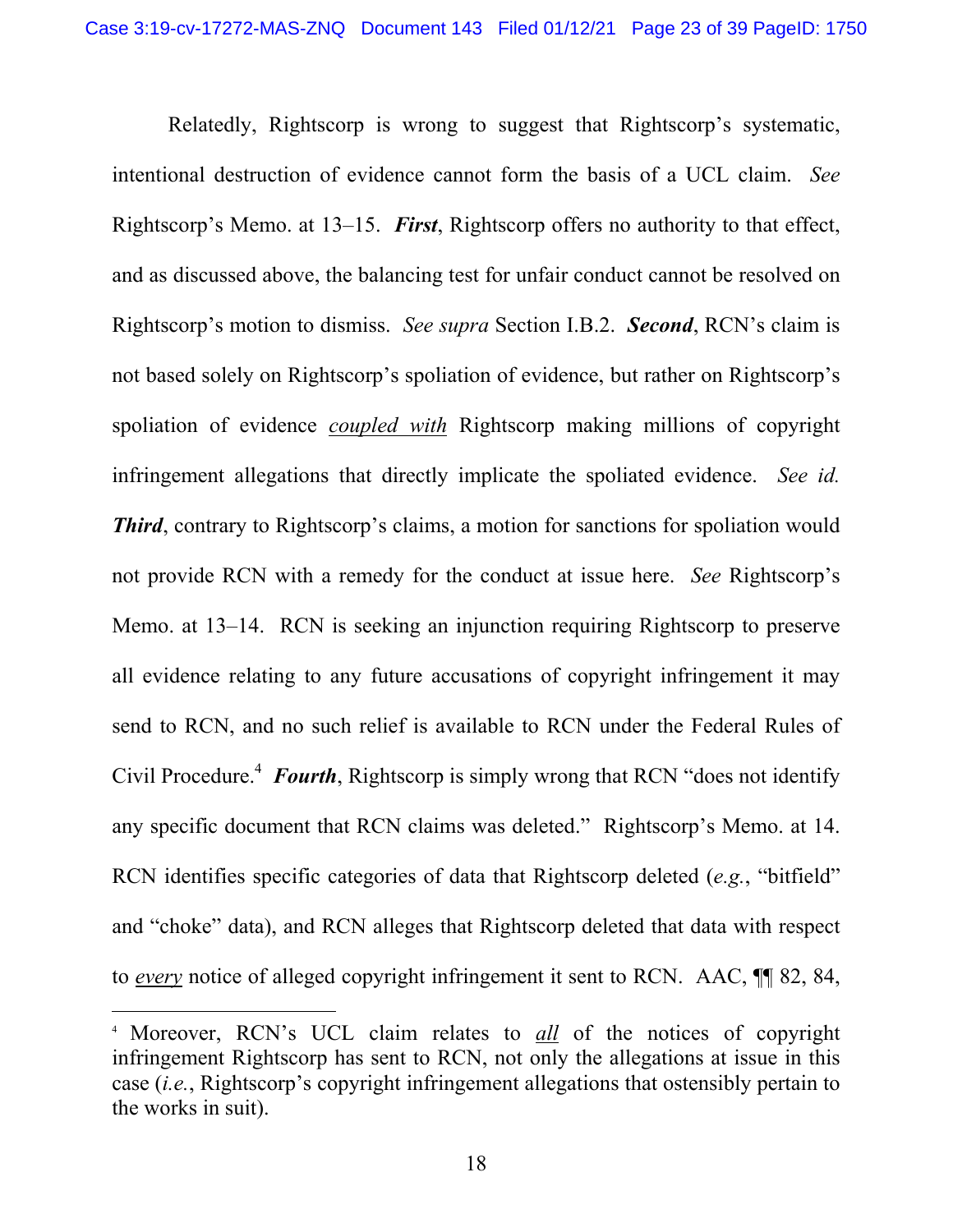89–91, 95, 97. *Fifth*, Rightscorp's cited case law regarding marketing statements is not relevant to any issue before the Court. *See* Rightscorp's Memo. at 14–15. Those cases simply hold that the UCL does not permit consumers to challenge marketing statements solely on grounds that the statement lacks scientific substantiation—instead, the plaintiff must prove that the marketing statement was actually false or misleading. *See, e.g.*, *Kwan v. SanMedica Int'l*, 854 F.3d 1088, 1095–96 (9th Cir. 2017). That principle has no application here.

The Court should therefore deny Rightscorp's motion to dismiss.

## 4. RCN has also stated a claim under the *Cel-Tech* test

As discussed above, the *Cel-Tech* test for unfair conduct under the UCL does not apply because RCN and Rightscorp are not direct competitors. *See supra*  Section I.B.1. However, even if the Court were to apply that standard, RCN has still stated a claim under the UCL.

Under *Cel-Tech*, "[w]hen a plaintiff who claims to have suffered injury from a direct competitor's 'unfair' act or practice invokes section 17200, the word 'unfair' in that section means conduct that threatens an incipient violation of an antitrust law, or violates the policy or spirit of one of those laws because its effects are comparable to or the same as a violation of the law, or otherwise significantly threatens or harms competition." 20 Cal. 4th at 187. In other words, the question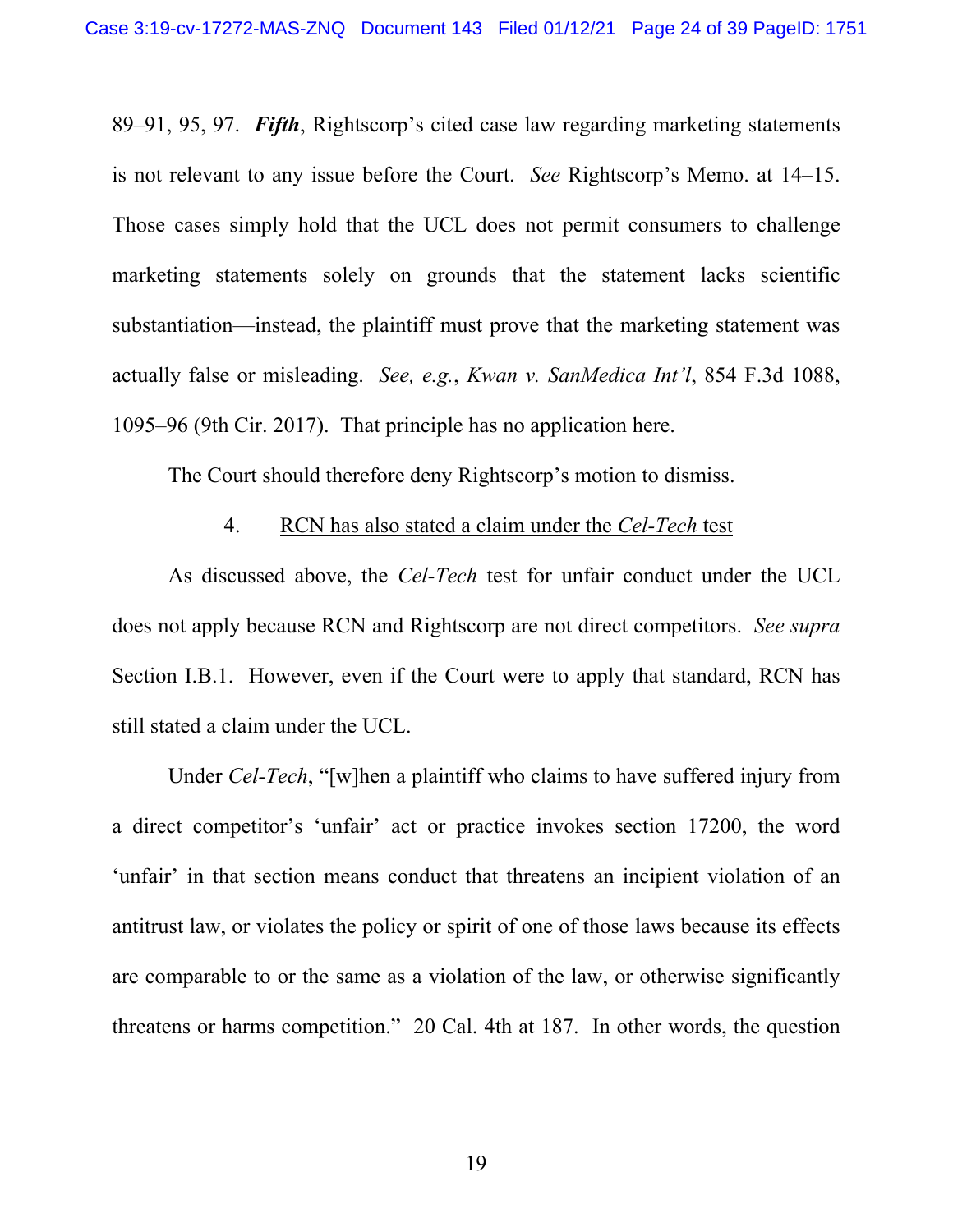is whether the defendant's alleged conduct is anticompetitive in a manner that implicates the "policy or spirit" of the antitrust laws. *See id.*

Here, RCN's allegations directly implicate the "policy and spirit" of antitrust laws prohibiting sham litigation and other bad faith litigation practices. Specifically, the "sham litigation" exception to the *Noerr-Pennington* doctrine<sup>5</sup> applies in "situations in which persons use the governmental *process*—as opposed to the *outcome* of that process—as an anticompetitive weapon." *City of Columbia v. Omni Outdoor Adver., Inc.*, 499 U.S. 365, 380 (1991) (emphasis in original). Thus, for example, a company may violate the antitrust laws by pursuing a baseless patent infringement lawsuit in order to harm a competitor. *See Nobelpharma AB v. Implant Innovations, Inc.*, 141 F.3d 1059, 1071–72 (Fed. Cir. 1998).

Here, Rightscorp is using bad-faith accusations of copyright infringement, as opposed to actual governmental process, to harm RCN and its customers. But the "policy and spirit" of the sham litigation exception applies because Rightscorp is using the fact of its accusations—and, perhaps even more importantly, the volume of its accusations—as a weapon against RCN. RCN expressly alleges that Rightscorp has made these allegations "not because they are true, but because the

<sup>5</sup> Subject to certain exceptions, the *Noerr-Pennington* doctrine provides "immunity from liability to those who petition the government, including administrative agencies and courts, for redress of their grievances." *See, e.g.*, *Hanover 3201 Realty, LLC v. Village Supermarkets, Inc.*, 806 F.3d 162, 178 (3d Cir. 2015) (citations omitted).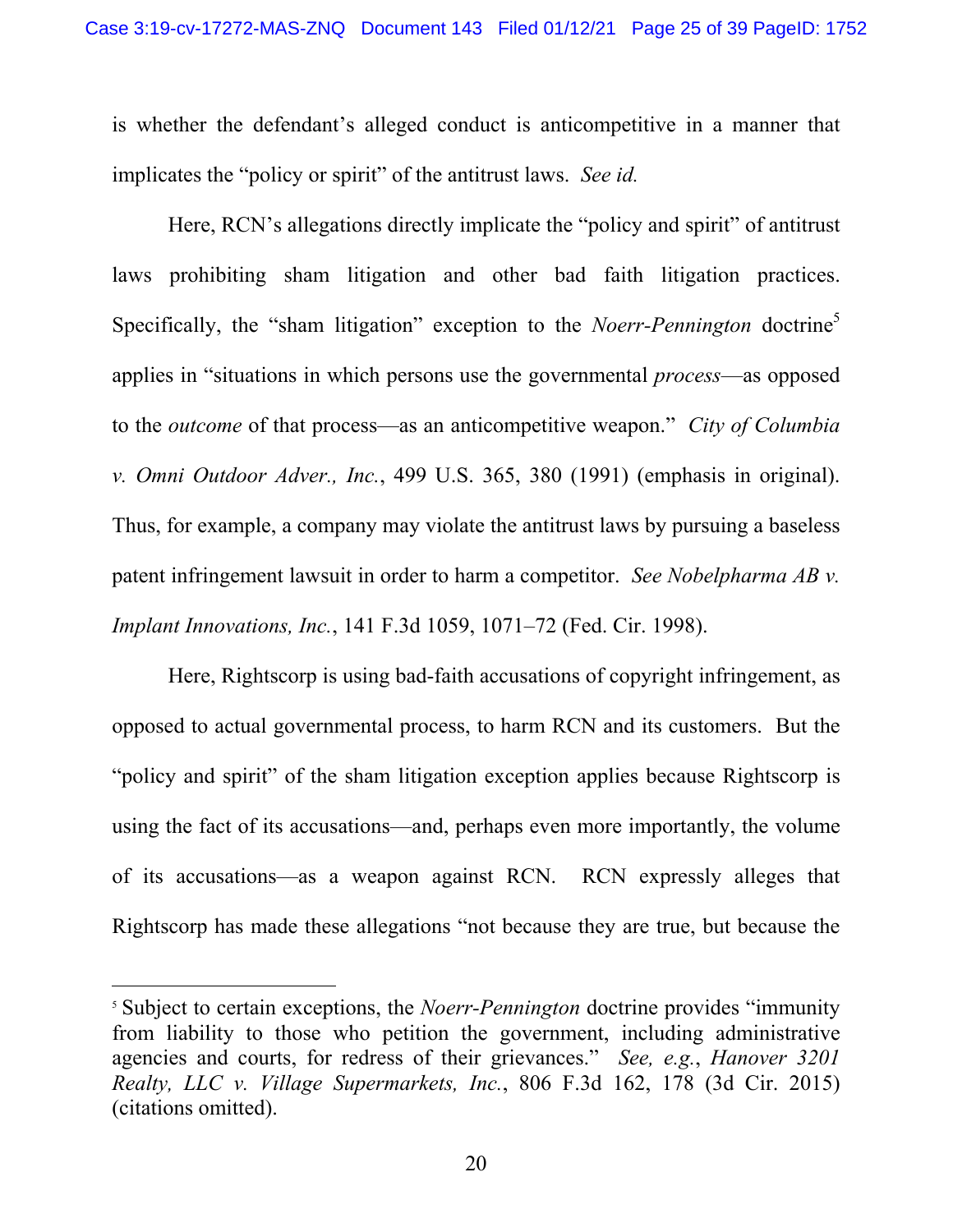nature and volume of the accusations allow Counterclaim Defendants to use them for the improper purpose of gaining leverage over ISPs." AAC, ¶ 2.

Thus, even if the Court were to apply the *Cel-Tech* test, RCN has still stated a claim for unfair anticompetitive conduct. *Cf. In re Acacia Media Techs. Corp.*, No. 5:05-cv-1114, 2005 WL 1683660, at \*4–\*5 (N.D. Cal. July 19, 2005) (allegations of bad faith litigation conduct stated a claim under the UCL's unfairness prong). In light of RCN's allegations, the questions of whether Rightscorp acted in bad faith and caused anticompetitive harm cannot be resolved at the pleading stage.

## 5. RCN's allegations satisfy Rule 9(b), to whatever extent it applies.

Even if the Court were to conclude that RCN's allegations of unfair conduct under the UCL must satisfy Rule 9(b), RCN's allegations are sufficient. RCN alleges that Rightscorp intentionally destroyed the evidence underlying each of the millions of notices of alleged copyright infringement Rightscorp sent to RCN, including the "bitfield" and "choke" data that would show whether the accused infringer actually possessed and was willing to share the copyrighted content at issue. AAC, ¶¶ 82–84. RCN further alleges that Rightscorp destroyed all evidence of instances when it tried and failed to download infringing content from accused infringers, and any evidence that would show the time period in which Rightscorp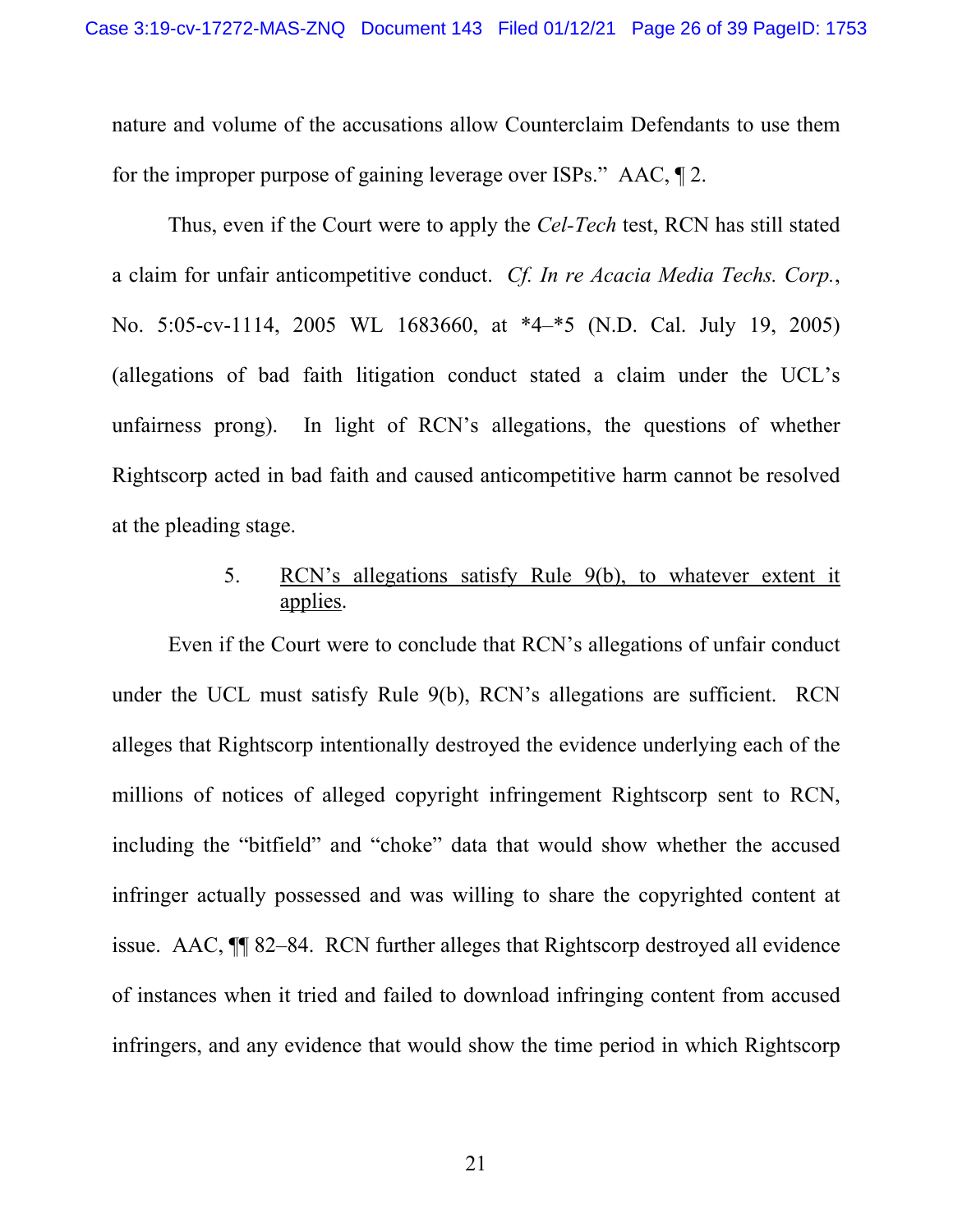configured its system to accuse people of copyright infringement who did not even possess the copyrighted content at issue. *Id.*, ¶¶ 85–90.

Because only Rightscorp would be able to provide more detailed information about the inaccuracies and problems with Rightscorp's notices, Rule 9(b) requires nothing more. *See, e.g.*, *In re Burlington Coat Factory Sec. Litig.*, 114 F.3d 1410, 1418 (3d Cir. 1997) ("[T]he normally rigorous particularity rule has been relaxed somewhat where the factual information is peculiarly within the defendant's knowledge or control."). This is evident from RCN's allegations, which make clear that Rightscorp has shielded its notices from scrutiny by failing to disclose and then destroying all of the data and other evidence upon which they may have been based. *See, e.g.*, AAC, ¶¶ 91, 95, 101. The Court should therefore reject Rightscorp's request for dismissal under Rule 9(b).<sup>6</sup>

### **C. RCN Has Alleged Fraudulent Conduct in Violation of the UCL.**

As discussed above in Section I.A, Rule 9(b) does not govern RCN's UCL claim because the focus of the claim is Rightscorp's unfair business practices, not common law fraud that implicates Rule 9(b). Additionally, however, Rightscorp's argument that RCN has not sufficiently alleged fraud under the UCL is based on

<sup>&</sup>lt;sup>6</sup> As noted *infra* in Section V, if the Court deemed it necessary, RCN would allege additional facts demonstrating that more detailed information about any alleged fraud is uniquely in Rightscorp's (and/or Plaintiffs') possession or control.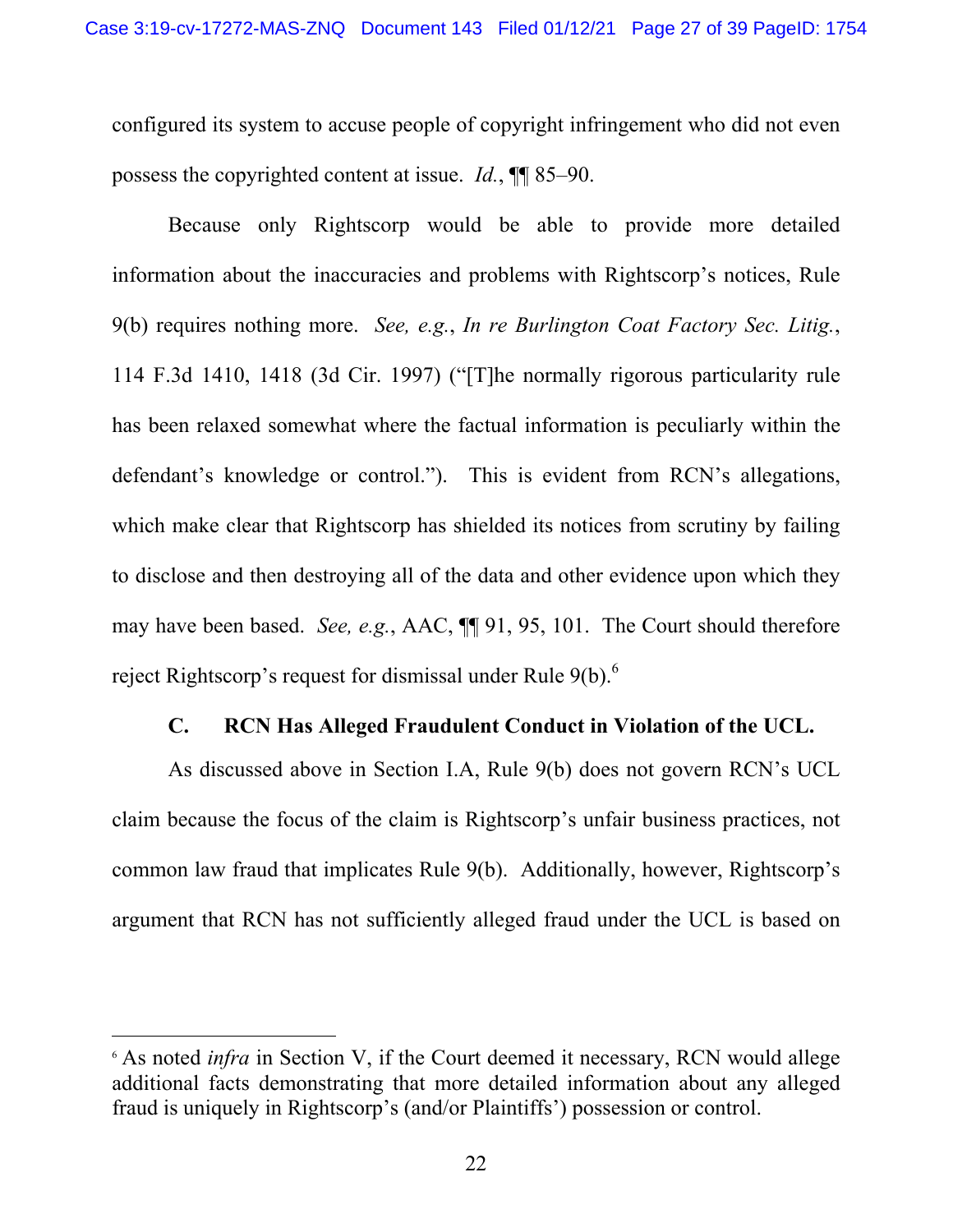the false premise that the common law standards for pleading and proving fraud apply here. *See, e.g.*, Rightscorp's Memo. at 9–12.

In fact, "the 'fraud' contemplated by section 17200's third prong bears little resemblance to common law fraud or deception." *State Farm*, 45 Cal. App. 4th at 1105. "The test is whether the public is likely to be deceived." *Id.* (citation omitted). "This means that a section 17200 violation, unlike common law fraud, can be shown even if no one was actually deceived, relied upon the fraudulent practice, or sustained any damage." *Id.*

To the extent the Court concludes RCN has not adequately alleged unfair conduct under the UCL and therefore must sufficiently allege fraudulent conduct to state a claim, RCN has done so. Each year, Rightscorp accuses thousands of users of RCN's internet service of copyright infringement through email "notices" that identify the accused infringer by IP address and threaten litigation if the accused infringer refuses to pay Rightscorp to settle the claim. AAC, ¶¶ 67–69, 97. These allegations are calculated to persuade the recipient that the infringement occurred as alleged and that the recipient is in serious legal jeopardy. *See id.* In fact, however, Rightscorp makes accusations regarding types of copyright infringement it is unable to detect, has no actual evidence that the accused has infringed any copyright, has no authority or ability to pursue litigation for copyright infringement, and can only settle a claim on behalf of one of multiple potential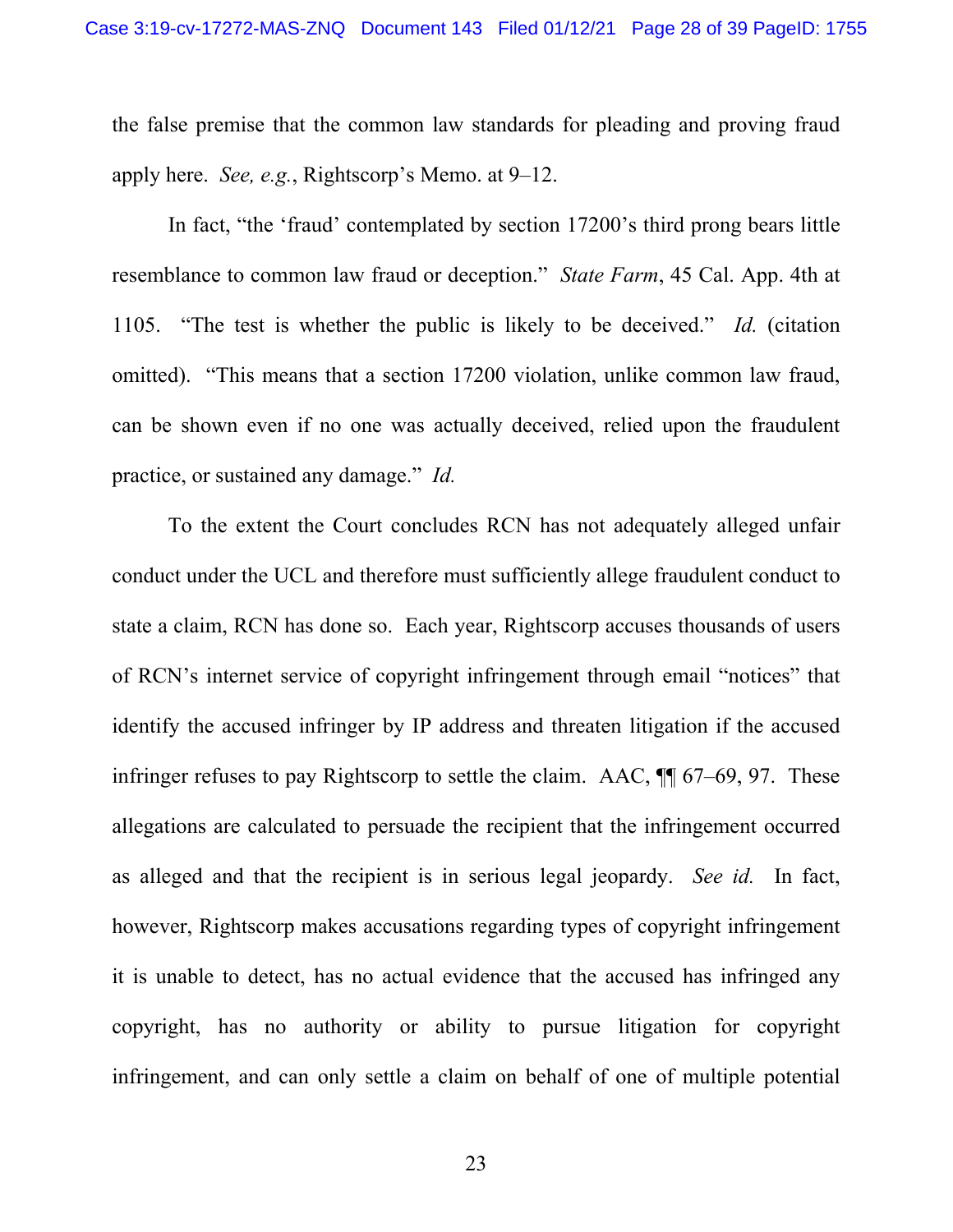rightsholders (if any). *Id.*, ¶¶ 69, 91, 95, 103–107. Irrespective of whether Rule 8 or Rule 9(b) applies, these allegations are more than sufficient to show that Rightscorp has engaged and is engaging in conduct that is likely to deceive RCN and the accused infringers. *See also Burlington Coat Factory*, 114 F.3d at 1418 (Rule 9(b) is relaxed "where the factual information is peculiarly within the defendant's knowledge or control").

### **D. RCN Has Alleged Unlawful Conduct in Violation of the UCL.**

All that is necessary to state a claim under the "unlawful" prong of the UCL is allegations that the defendant engaged in a business practice "forbidden by law, be it civil or criminal, federal, state, or municipal, statutory, regulatory, or courtmade." *See Saunders v. Superior Court*, 27 Cal. App. 4th 832, 838–39 (1994) (citation omitted). "It is not necessary that the predicate law provide for private civil enforcement." *Id.*

The prohibition on the spoliation of evidence is such "court-made" law. The Federal Rules of Civil Procedure give district courts authority to regulate parties' duties with respect to the preservation of evidence and to sanction parties for destroying or significantly altering evidence, and for failing "to preserve property for another's use as evidence in pending or reasonably foreseeable litigation." *See Mosaid Techs. Inc. v. Samsung Elecs. Co.*, 348 F. Supp. 2d 332, 335 (D.N.J. 2004) (citations omitted). RCN's allegations make clear that Rightscorp violated this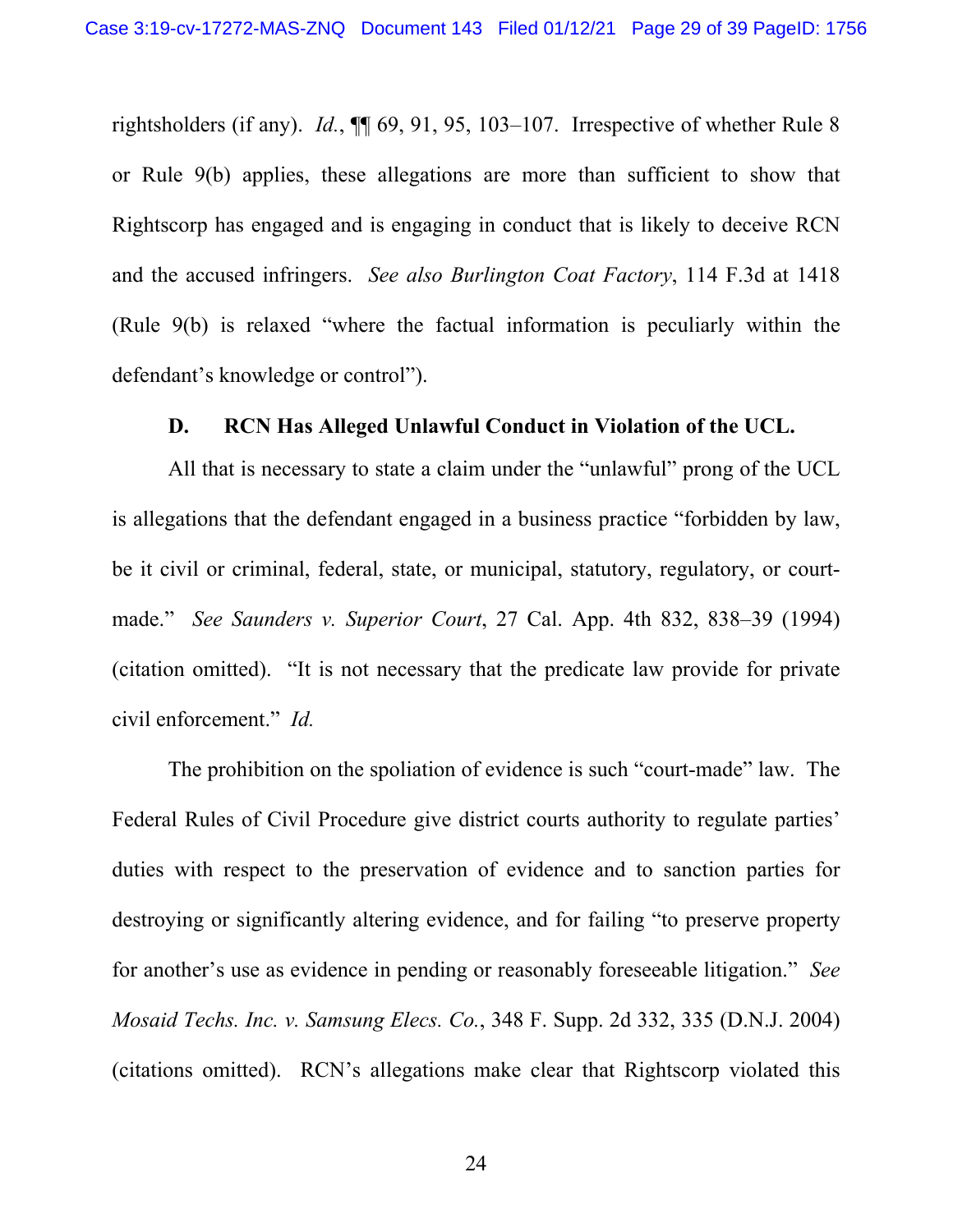"court-made law" by intentionally destroying evidence related to its email notices of alleged copyright infringement, which were sent in anticipation of litigation. *See* Am. Compl. & Counterclaims, ¶ 97.

RCN has therefore stated a claim under the unlawful prong of the UCL, which is an independent ground for denying Rightscorp's motion to dismiss.

## **E. Rightscorp's Request for "Judicial Notice" Is Meritless.**

In arguing for dismissal, Rightscorp asks the Court to "take judicial notice" of "multiple federal courts [finding] Rightscorp's infringement system to be accurate and reliable." *See* Rightscorp's Memo. at 12–13. Rightscorp's request is frivolous.

Neither of the cited opinions resolved any factual issue presented in RCN's UCL claims.<sup>7</sup> Even if they had, RCN would still be entitled to dispute those findings. *See, e.g.*, Fed. R. Evid. 201(b) (only facts "not subject to reasonable dispute" may be judicially noticed). What Rightscorp seeks is not actually judicial notice, but some unrecognized form of collateral estoppel in which RCN would be precluded from litigating issues (ostensibly) decided in different cases in which neither RCN nor Rightscorp was a party. Rightscorp offers no authority for such

<sup>7</sup> The defendant in *Cox* did not raise the same issues with respect to Rightscorp's system and practices. The *Grande* case is still pending in the district court, and issues regarding the reliability and accuracy of Rightscorp's system and notices will be presented at trial.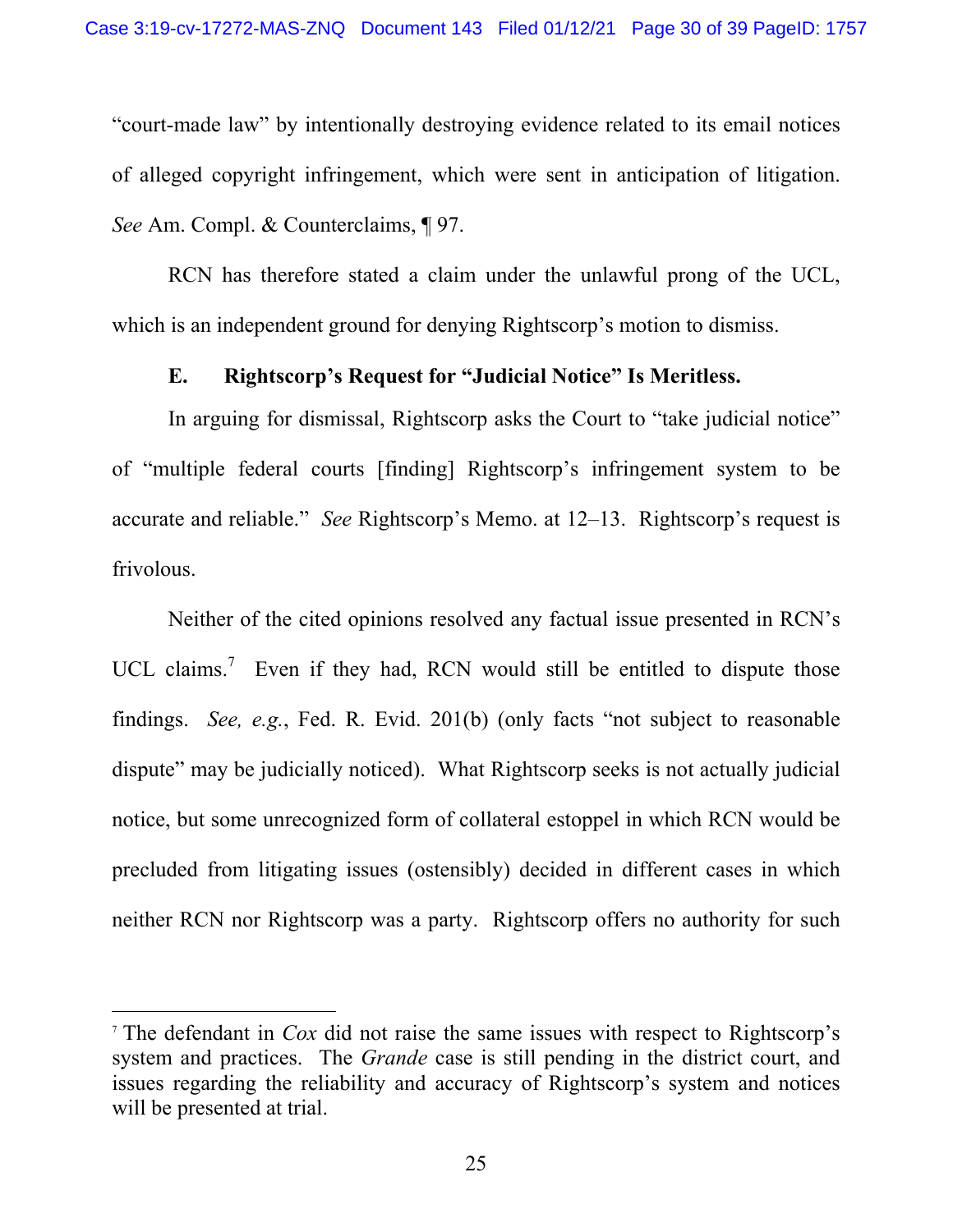"judicial notice," because there is none. The Court should therefore reject Rightscorp's request.

## **II. RCN HAS STANDING UNDER THE UCL**

Rightscorp contends that RCN has failed to allege sufficient facts demonstrating standing to bring a UCL claim—namely, causation and injury. As detailed in RCN's opposition to Plaintiffs' motion to dismiss, Rightscorp is wrong. RCN alleges that it "lost money or property as a result of the unfair competition" through the costs it incurred in developing, implementing, and maintaining a system capable of processing the huge volume of copyright infringement allegations sent by Rightscorp, and otherwise through costs incurred in evaluating and attempting to protect itself against Rightscorp's voluminous accusations. *See*  RCN's Opp'n to Mot. to Dismiss at 25–30 (citing, *inter alia*, AAC, ¶¶ 54–56, 117) (ECF No. 135); *see also* Cal. Bus. & Prof. Code § 17204. These costs are the direct result of Rightscorp's alleged unfair competition and are therefore plainly sufficient to confer UCL standing. *See id.*

 Nevertheless, Rightscorp makes a series of arguments that it claims demonstrate RCN's lack of UCL standing. Each is meritless.

## **A. Rule 9(b) Does Not Apply.**

 Rightscorp incorrectly suggests that Rule 9(b) governs RCN's allegations regarding UCL standing. Rightscorp offers no authority for this proposition—the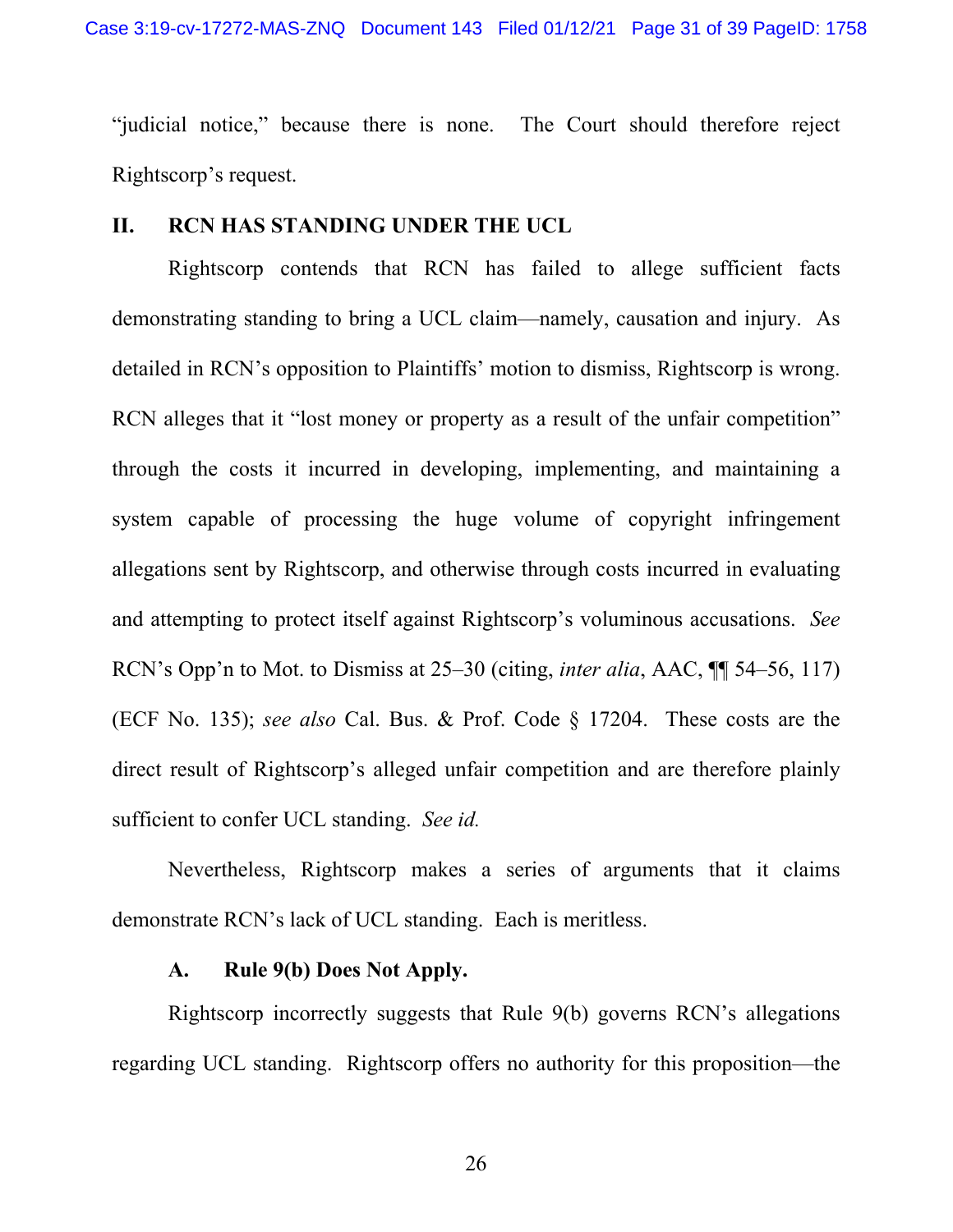cases it cites concern different state law claims, not claims alleging unfair and fraudulent conduct under the UCL. *See* Rightscorp's Memo. at 18–19. In any event, even if RCN did have to plead UCL standing with particularity, Rightscorp fails to identify any necessary information that is absent from RCN's counterclaims. *See id.* As discussed above, RCN has alleged facts demonstrating that it "lost money or property as a result of the unfair competition," which is all that is required.

### **B. RCN Has Alleged Reliance, Assuming It Needs To.**

Rightscorp wrongly asserts that RCN has failed to allege reliance on any misrepresentation by Rightscorp. Rightscorp acknowledges, however, that reliance is only necessary for UCL claims that sound in fraud (*see* Rightscorp's Memo. at 19), and as discussed above in Section I.A, RCN's UCL claim is based principally on Rightscorp's "unfair" conduct. *See In re Tobacco II Cases*, 207 P.3d 20, 39 n.17 (2009) ("We emphasize that our discussion of causation in this case is limited to such cases where, as here, a UCL action is based on a fraud theory involving false advertising and misrepresentations to consumers."). Thus, because RCN has stated a UCL claim based on Rightscorp's unfair conduct, this issue is irrelevant.

 Furthermore, RCN *has* alleged that it suffered injury by relying on Rightscorp's "notices" of alleged copyright infringement. Irrespective of whether RCN actually forwarded Rightscorp's notices to the accused infringers, RCN still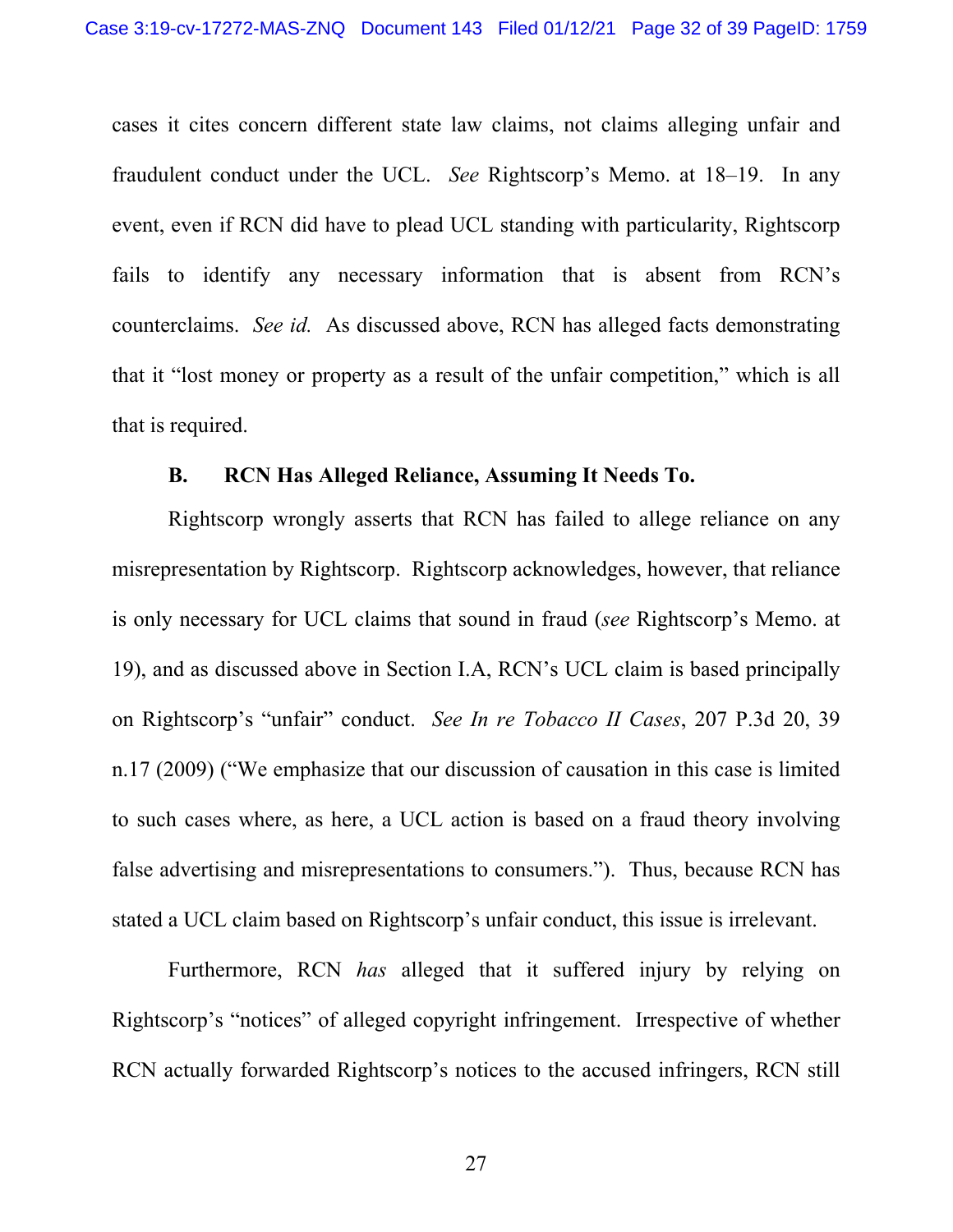incurred costs in designing, implementing, and maintaining a system that is capable of taking in and processing the enormous volume of notices RCN receives from Rightscorp. *See* AAC, ¶¶ 54–56, 117. In other words, RCN's system has to be able to process and evaluate Rightscorp's notices *in order to determine* that they should not be forwarded to RCN's customers (because they do not comply with RCN's DMCA policy). *See id.* As such, Rightscorp's claim that RCN has not alleged reliance is simply inaccurate.

#### **C. RCN's Alleged Injury Is Not Outside the Limitations Period.**

 Rightscorp baselessly suggests that RCN's allegations are time-barred because RCN incurred any costs in "creating" its system more than four years before it filed its UCL claim against Rightscorp. *See* Rightscorp's Memo. at 20– 21. Even if true, this would not warrant dismissal because RCN *also* alleges that it suffered injury as a result of costs RCN incurred in continuing to operate and maintain the system. *See* AAC, ¶ 56 ("[T]here are substantial ongoing costs associated with operating and maintaining the System.").

 Rightscorp's argument also fails because it assumes and attempts to introduce facts outside the pleadings. *See, e.g.*, *Oshiver v. Levin, Fishbein, Sedran & Berman*, 38 F.3d 1380, 1384 n.1 (3d Cir. 1994) (statute of limitations defense cannot be raised under Rule 12(b)(6) unless "the complaint facially shows noncompliance with the limitations period and the affirmative defense clearly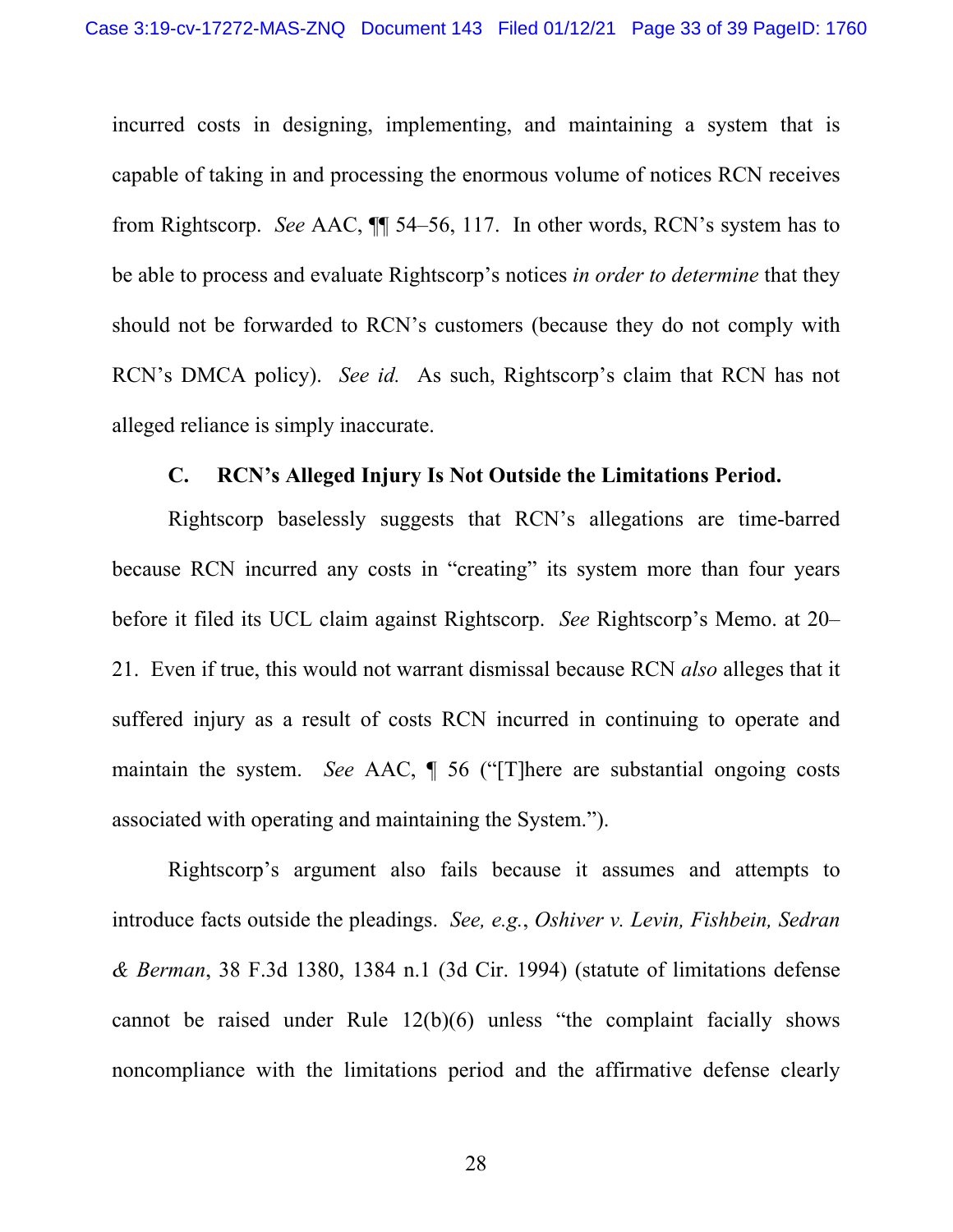appears on the face of the pleading"). While it is true that RCN began operating its DMCA system prior to October 2016, it is *not* the case that RCN incurred all costs associated with designing and implementing the system prior to October 2016. In fact, the evidence will show that the design and implementation of the system was an iterative process that continued well after it was first activated. These matters cannot be resolved under Rule 12 because the relevant facts are not apparent from RCN's pleading.

## **D. RCN Suffered and Continues to Suffer Injury as a result of Rightscorp's Unfair and Fraudulent Conduct.**

 Rightscorp's contention that RCN did not incur costs in designing, operating, and maintaining its system "as a result of" Rightscorp's conduct cannot be reconciled with RCN's allegations. RCN expressly alleges that the huge volume of notices sent by Rightscorp is what caused RCN to implement the existing system for receiving and processing notices, at substantial expense. *See*  AAC, ¶¶ 54–56. Rightscorp is free to pursue a defense that RCN would have incurred the same costs irrespective of Rightscorp's conduct, but that is not what RCN alleges. Rightscorp's argument therefore provides no basis for dismissal.<sup>8</sup> *See also Tobacco II Cases*, 207 P.3d at 40 (even where allegations of reliance are

<sup>8</sup> If anything, Rightscorp's suggestion that the verdict in *Cox* caused RCN to implement its system only supports RCN's allegations of injury. *See* Rightscorp's Memo. at 21. The plaintiff's claims in *Cox* were based on notices sent by Rightscorp, and so if the verdict caused RCN to act, then that means Rightscorp's notices caused RCN to act.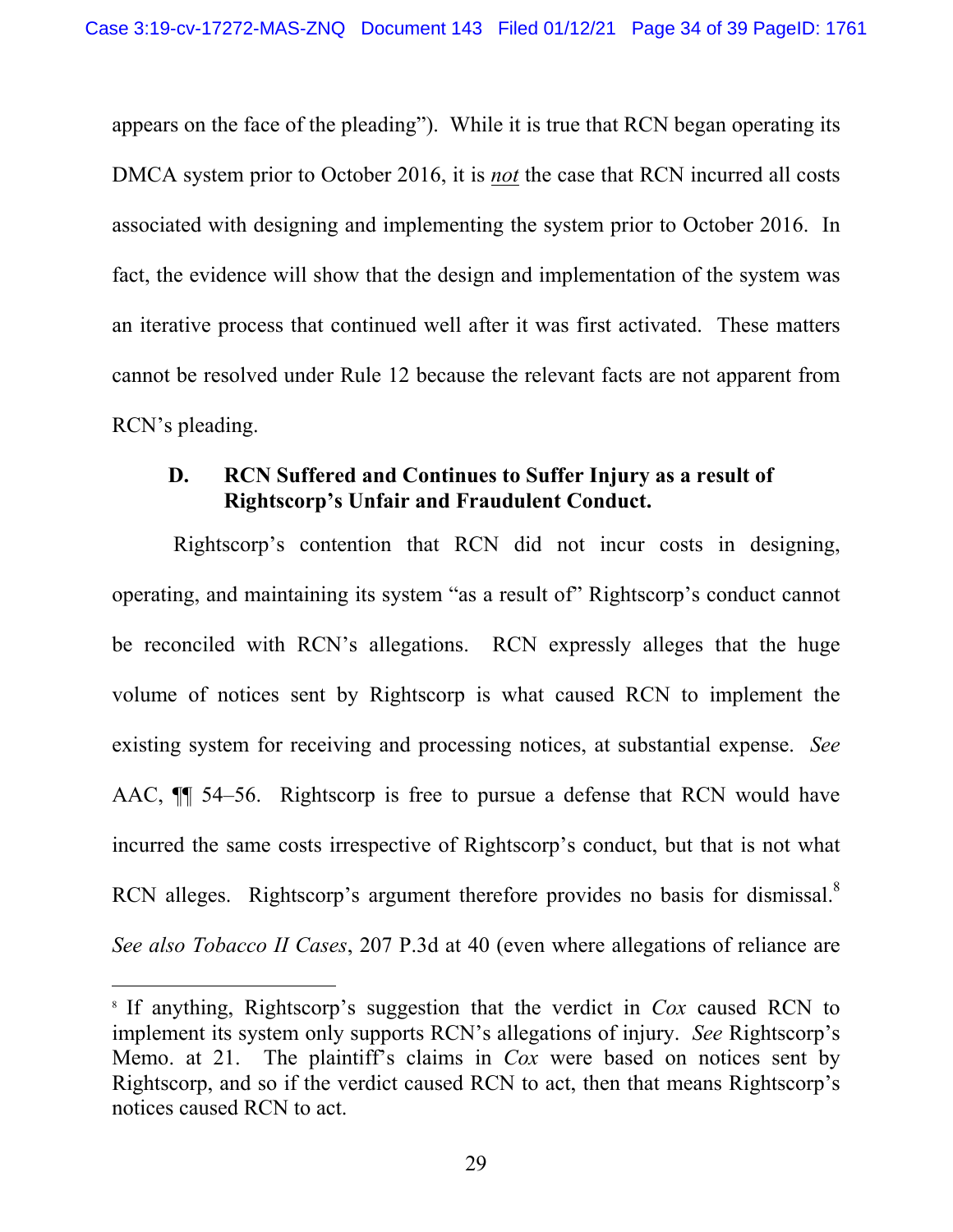required, "the plaintiff is not required to allege that [the defendant's] misrepresentations were the sole or even the decisive cause of the injury-producing conduct").

#### **E. RCN Is Not Required to Quantify Its Injury to Show Standing.**

Rightscorp offers no authority supporting the notion that RCN must quantify the injury attributable to Rightscorp's conduct at the pleading stage. *See*  Rightscorp's Memo. at 22. To have standing to seek injunctive relief, all that RCN must allege and prove is that RCN "lost money or property as a result of the unfair competition"—there is no requirement that RCN quantify that injury. *See* Cal. Bus. & Prof. Code § 17204. RCN has met that standard by alleging that the volume of notices sent by Rightscorp caused and causes RCN to incur substantial costs relating to the operation and maintenance of its system. *See* AAC, ¶¶ 54–56. Again, Rightscorp may attempt to dispute that allegation, but Rightscorp's disagreement is no basis for dismissal under Rule 12.

## **F. RCN Has Not Alleged that It Ignored Rightscorp's Notices.**

RCN alleges that it also suffered injury as a result of costs it incurred in evaluating and responding to Rightscorp's copyright infringement allegations. *See*  AAC, ¶ 117. RCN misconstrues RCN's allegations in claiming that RCN admits it has ignored Rightscorp's notices since October 2016. *See* Rightscorp's Memo. at 23. While RCN *has not forwarded Rightscorp's notices to its customers* since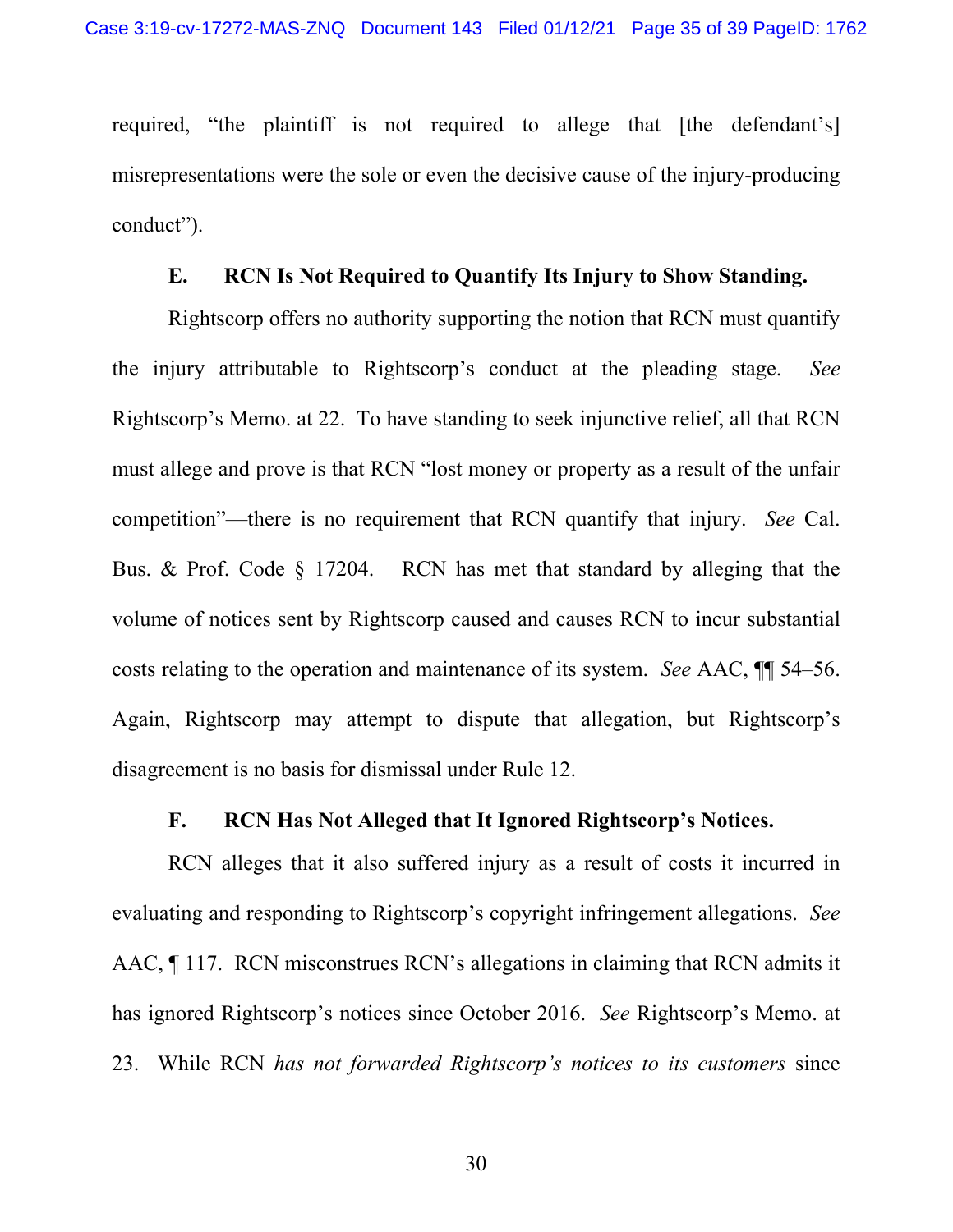October 2016 because Rightscorp's notices have not complied with RCN's DMCA policy, RCN had to continue to process and evaluate the notices to determine that. *See* AAC, ¶¶ 51–53, 99–100.

Thus, the related costs RCN incurred constitute cognizable injury during the four-year limitations period. *See also Aryeh v. Canon Bus. Solutions, Inc.*, 292 P.3d 871, 880 (Cal. 2013) (continuous accrual doctrine applies to UCL claims based on the defendant's repeated violations of continuing duties, triggering a new limitations period for each violation). In any event, there is no reason for the Court to reach this issue because RCN has separately alleged that it suffered injury in connection with the design, implementation, and maintenance of a system capable of processing the huge volume of notices sent by Rightscorp. *See* AAC, ¶¶ 54–56.

#### **G. Rightscorp's Spoliation Argument Is Meritless.**

Rightscorp claims that RCN cannot show injury from Rightscorp's spoliation of evidence, because RCN "does not claim that it would have acted differently if Rightscorp had maintained the allegedly destroyed evidence." *See*  Rightscorp's Memo. at 25. This argument could only conceivably have merit if RCN's claim were based *solely* on Rightscorp's spoliation of evidence. It is not— RCN's claim is also based on Rightscorp's deliberate refusal to send notices that complied with RCN's DMCA policy. *See, e.g.*, AAC, ¶¶ 99–100.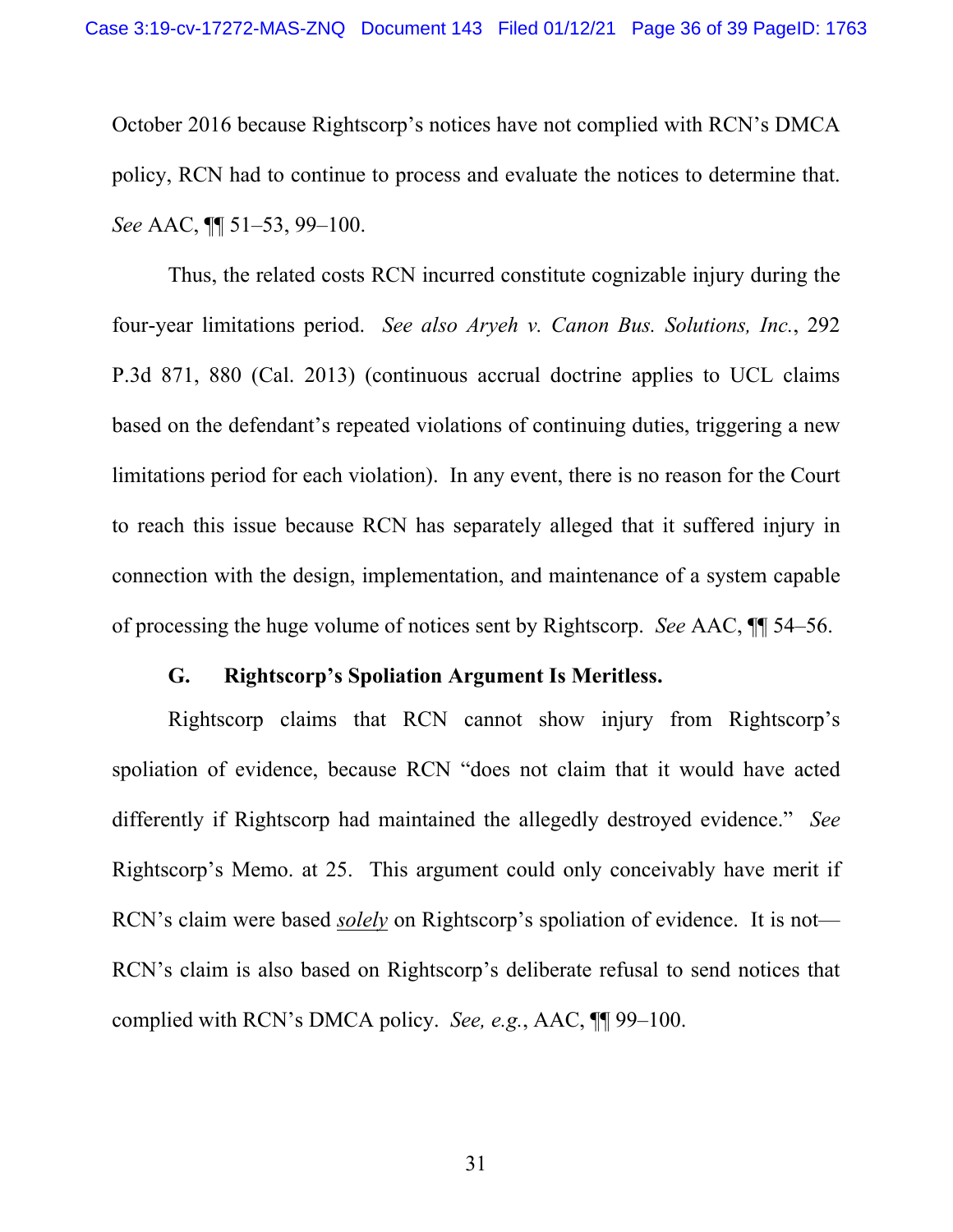Additionally, this is yet another improper attempt to litigate the facts on a motion to dismiss. Rightscorp may contend that RCN would have suffered the same injury even if Rightscorp had maintained and provided evidence supporting its copyright infringement allegations, but it is impossible to resolve that factual question under Rule 12. The Court should therefore deny Rightscorp's motion to dismiss.

#### **H. The** *Noerr-Pennington* **Doctrine Does Not Bar RCN's Claim.**

Rightscorp purports to join in Plaintiffs' argument that certain aspects of RCN's alleged injuries are not cognizable under the *Noerr-Pennington* doctrine. *See* Rightscorp's Memo. at 26. RCN incorporates by reference its previous response. *See* RCN's Opp'n to Mot. to Dismiss at 29 (ECF No. 135). As detailed above, RCN has alleged injury sufficient to confer UCL standing—injury that is separate from any legal defense costs caused by Rightscorp's unfair and fraudulent conduct—and *Noerr-Pennington* therefore does not bar RCN's claim. *See id.*

## **III. RCN'S RIGHT TO RESTITUTION IS NO BASIS FOR DISMISSAL BECAUSE RCN IS SEEKING INJUNCTIVE RELIEF**

As detailed in prior briefing, it is irrelevant whether RCN is entitled to restitution because RCN has stated a claim for injunctive relief under the UCL. *See* Cal. Bus. & Prof. Code § 17204; RCN's Opp'n to Mot. to Dismiss at 30–31 (ECF No. 135). Rightscorp's argument regarding RCN's right to restitution therefore provides no basis for dismissal under Rule 12. *See id.*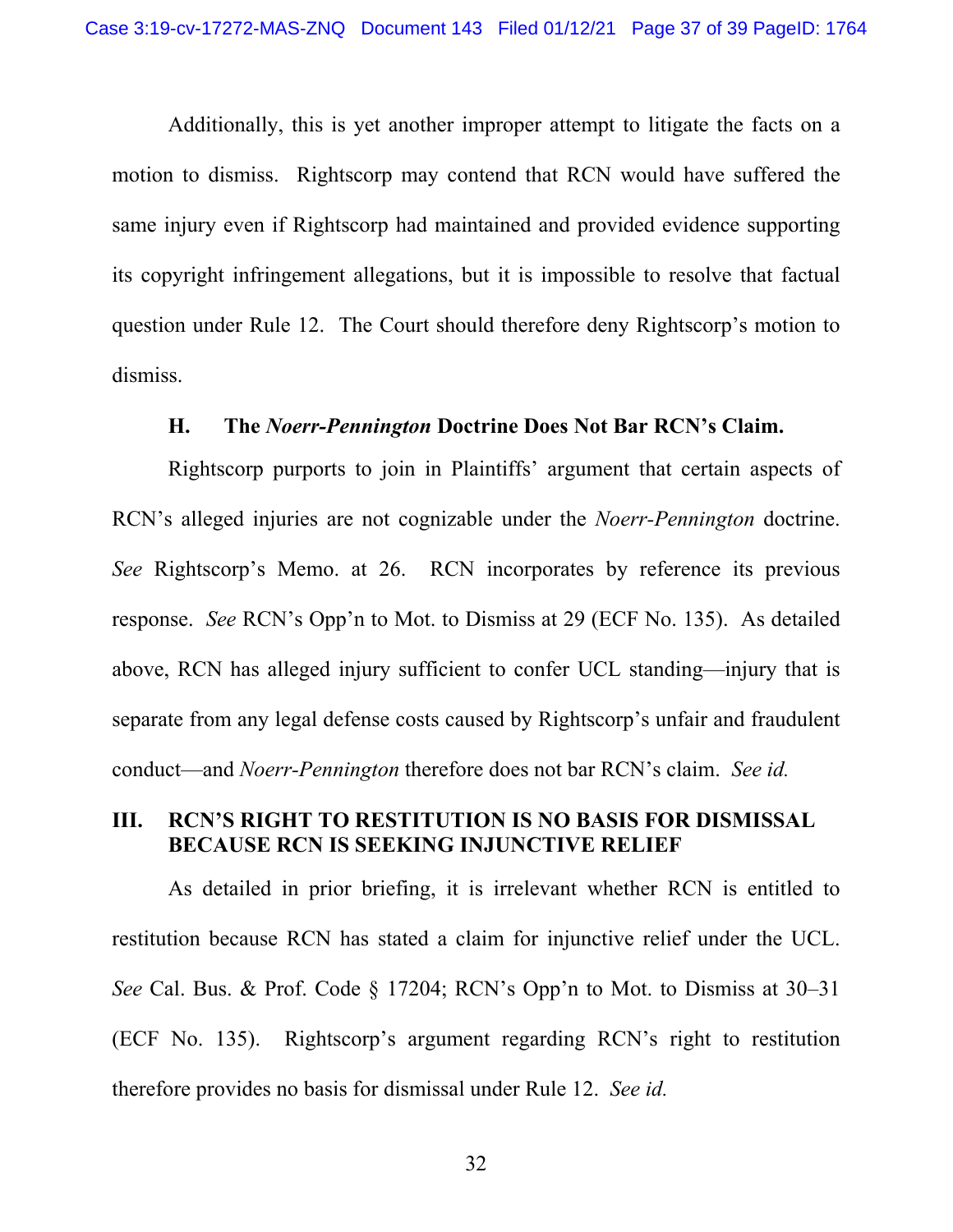### **IV. CONFLICT PREEMPTION DOES NOT APPLY**

For the reasons stated previously, RCN's UCL claim is not preempted by the DMCA. *See* RCN's Opp'n to Mot. to Dismiss at 10–25 (ECF No. 135). Rightscorp offers no argument on that subject apart from the naked assertion that it joins Plaintiffs' arguments.

# **V. IF NECESSARY, LEAVE TO AMEND IS WARRANTED**

For the reasons set forth above, if the Court finds that RCN has failed to allege sufficient facts to show unfair, fraudulent, or unlawful conduct under the UCL, to demonstrate standing under the UCL, or to state a claim for injunctive relief, the Court should grant leave to amend. Because this case is in its relatively early stages—with no depositions having been taken, no deadlines for expert discovery or dispositive motions, and no trial date—granting leave to amend is in the interests of justice. *See* Fed. R. Civ. P. 15(a)(2). RCN also incorporates by reference the discussion of amendment in its Opposition to Plaintiffs' Motion to Dismiss (ECF No. 135).

#### **CONCLUSION AND REQUEST FOR ORAL ARGUMENT**

 For the foregoing reasons, the Court should deny Rightscorp's Motion to Dismiss (ECF No. 136). RCN respectfully requests that the Court hold oral argument concerning the instant Motion to Dismiss.